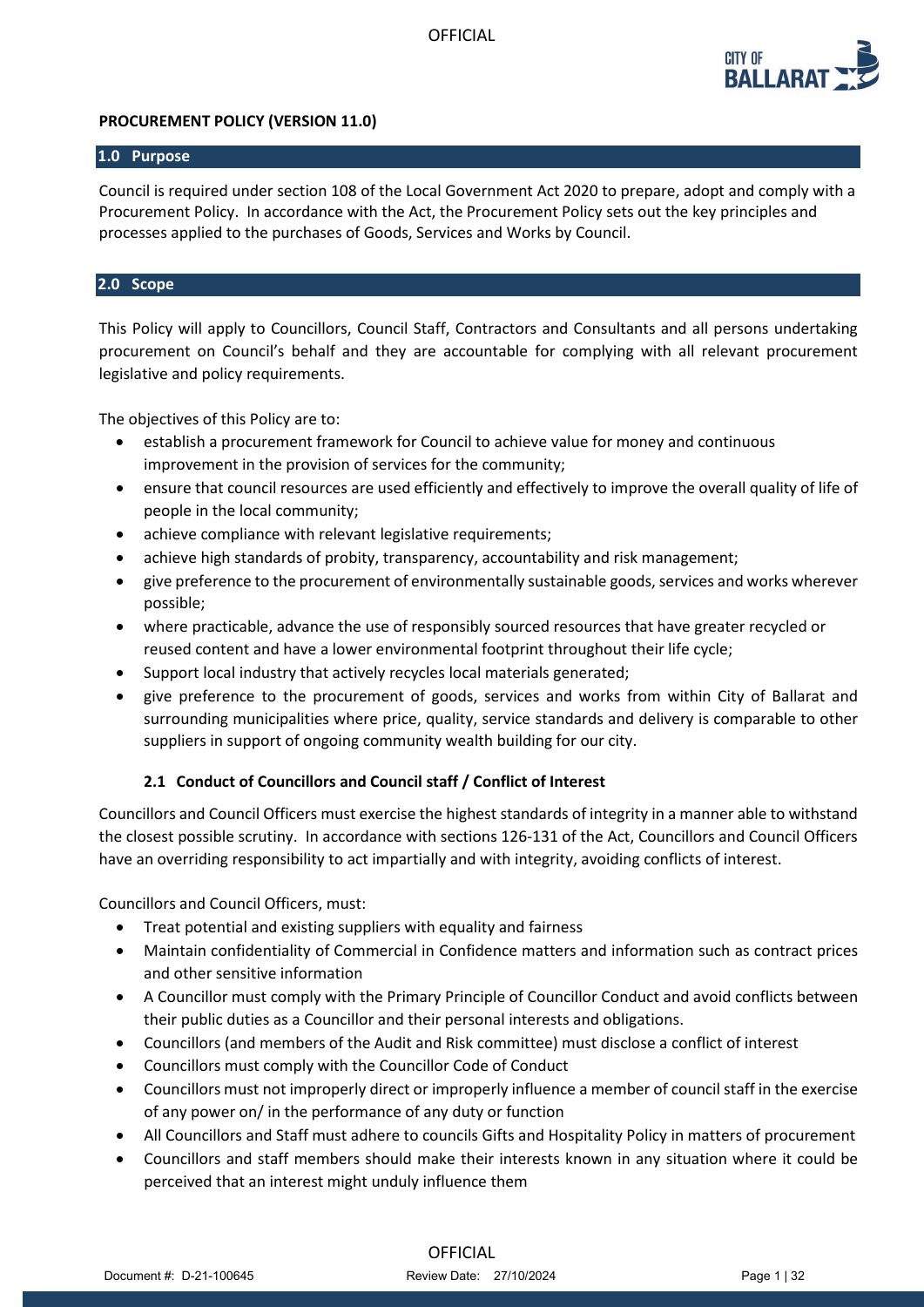

Council Officers, must:

- at all times avoid situations in which private interests' conflict, or might reasonably be thought to conflict, or have the potential to conflict, with their Council duties
- disclose a direct or indirect interest (and the type of interest) before providing advice or reports (or any other matter)
- not participate in any action or matter associated with the arrangement of a procurement where that person has a direct or indirect conflict as defined by the Act; and
- when becoming aware of a conflict, promptly declare the direct or indirect Conflict of Interest to the Governance Unit
- must comply with the Code of Conduct for Council Staff

Council Officers with delegated Council powers or duties are prohibited from exercising those powers, duties or functions if they have conflicts of interest

Councillors cannot participate in any aspect of the procurement process unless acting in the capacity of Council/Committee at a formally constituted Council or Contracts Committee meeting to consider the awarding of a contract.

### **2.2 Achieving Best Value for Money**

The Council's procurement activities will be carried out based on obtaining Best Value for Money. Considering the total cost of ownership over the life of the procurement consistent with acceptable quality, reliability and delivery considerations should be taken into account in relevant procurement. Lowest price is not the sole determinate of Best Value for Money.

### **2.3 Tender Processes**

All tender processes shall be conducted in accordance with the requirements of this policy and any associated procedures, relevant legislation, relevant Australian Standards and the *Act.*

## **2.4 Influencing the Tender Process**

Any attempts which may be reasonably construed as intended to influence the tender process in any way such as any direct or indirect approach by tenderers themselves or through other parties on their behalf to persons other than those nominated in the tender document will invalidate the tender of that party.

For the avoidance of doubt any Tenderer found to have:

a. Offered a bribe, gratuity, bonus, discount of any sort or enticement to or otherwise attempt to influence any Council officer, Councillor or any persons who are either directly or indirectly involved in the evaluation of the Tender or in the awarding of an associated Contract; or

b. Approached, discussed or solicited support for their Tender with any Council officer (with the exception of the designated Council Contact Officer) or Councillor of the Council, individually or collectively; at any time prior to the awarding of the Contract to the successful Tenderer will have their Tender excluded from the contract award process.

The tender of any tenderer which engages in conduct prohibited under this clause will be deemed informal and will be rejected without further consideration.

Tenderers shall declare any actual or potential conflict of interest.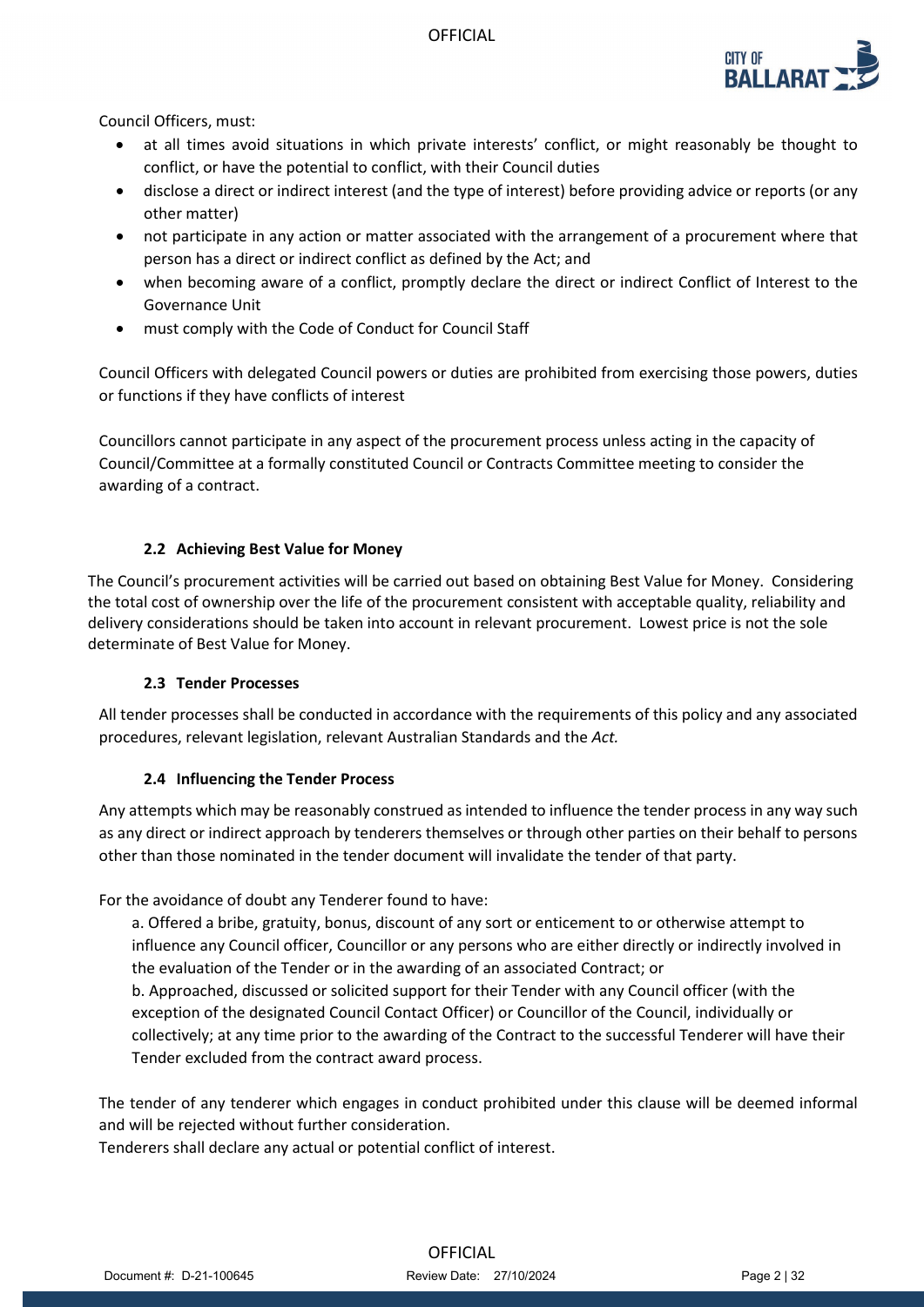

Tenderers shall not participate in collusive tendering practices or any other anti-competitive practices with any other Tenderer. Council shall take action where it becomes aware of collusive practices. Collusive practices are anti-competitive in nature, and can result in criminal prosecution

## **2.5 Fair and Honest Dealing**

Council is committed to providing equal opportunity for all businesses, irrespective of their size and location, to bid for work through open and transparent market processes. Impartiality is to be maintained throughout the procurement process so it can eliminate the prospect of any bias in decisions and withstand public scrutiny.

### **2.6 Accountability and Transparency**

Accountability in procurement means being able to explain and evidence the processes followed to procure goods, services and works. The test of accountability is that an independent third party must be able to see clearly that a process has been followed and that the process is fair and reasonable.

All procurement activities must be in accordance with the Act, this Policy and any related relevant Council policies and procedures.

## **2.7 Gifts and Hospitality**

No Councillor or member of Council staff shall, either directly or indirectly solicit or accept gifts or presents from any member of the public who is involved, either directly or indirectly, with any matter that is connected with the duties of the officer, or in which Council is interested.

Councillors and Council Officers should refer to Council's applicable Code of Conduct for more guidance regarding the declaration of gifts/hospitality.

### **2.8 Disclosure of Information**

Information received by Council that is Commercial in Confidence must not be disclosed and must be stored in a secure location. Councillors and Council staff are to protect, by refusing to release or discuss information to the extent that it is Commercial in Confidence.

### This may include:

Information disclosed by organisations in tenders, quotation or during tender negotiations:

- Pre-contract information including but not limited to information provided in quotes and tenders or subsequently provided in pre-contract negotiations,
- Councillors and Council staff are to avoid references to current or proposed contracts in discussion with acquaintances or outside interests,
- Discussion with potential suppliers during tender evaluationsshould not go beyond the extent necessary to resolve doubt on what is being offered by that supplier,
- At no stage should any discussion be entered into with any tendering party or its representative or agent that could have potential contractual implications prior to the contract approval process being finalised, other than authorised pre-contract negotiations.

### **2.9 Borrowings**

Borrowings (often referred to as loans) are not within the scope of the Procurement policy as these are considered contracts of borrowings and not contracts of goods, services or the carrying out of works. The process undertaken in sourcing borrowings will be detailed in Council's Borrowing Policy and will seek to get the best financial outcome in a transparent manner.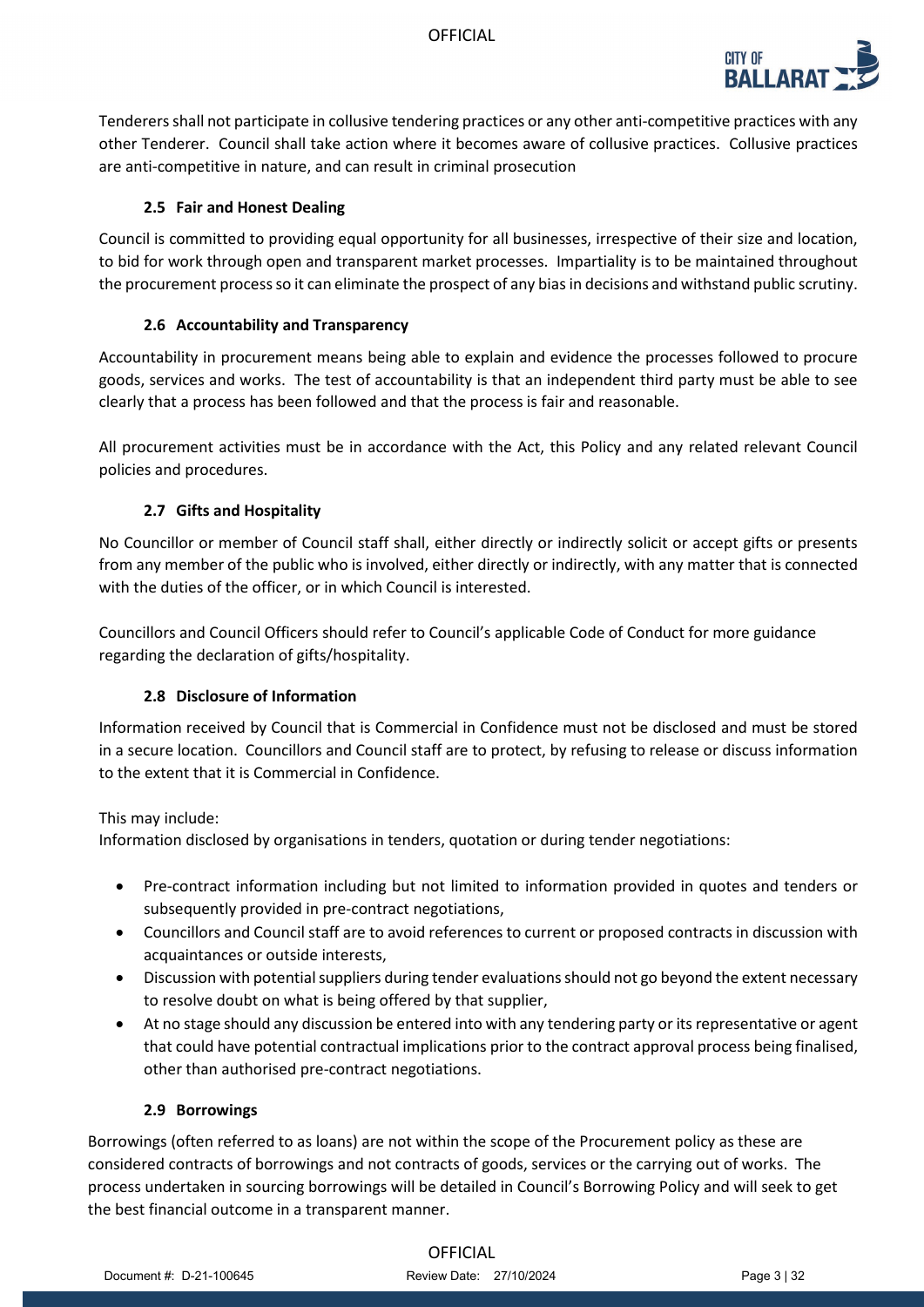

### **3.0 Policy Statement**

### **3.1 Goods and Services Tax (GST)**

All monetary values stated in this policy exclude GST unless specifically stated otherwise.

### **3.2 Responsible Financial Management**

The principle of responsible financial management must be applied to all procurement activities. Funding for any procurement must be funded from an existing approved budget or have approved documented grant funding. No procurement can proceed without approved funding, unless in emergency circumstances.

Council staff must not authorise expenditure of funds in excess of their financial delegation or split funds to fit within their financial delegation. Council staff that breach their delegated authority may face action under Council's Discipline and Termination Policy. The decision to initiate disciplinary action or other action will be taken by the CEO based on a recommendation by the Director Corporate Services following consultation with the relevant Director or Executive Manager.

Council funds must be used efficiently and effectively for any procurement, and every attempt must be made to contain the costs of the procurement process without compromising any of the procurement principles set out in this Policy.

### **3.3 Methods of Purchasing**

Once a Market Engagement Method has been determined consistent with Section 3.4, Council Officers need to obtain authority to purchase the Goods, Services or Works on behalf of Council. There are two mechanisms available to purchase goods, services or works:

(a) Flexi-Purchase Card or

(b) Purchase order following a quotation process from suppliers for goods or services that represent best Value for Money under the quotation thresholds adopted by the Council. An approved purchase order must be created prior to committing expenditure on behalf of Council for the provision of services, goods or works in accordance with the Council's procurement thresholds and guidelines.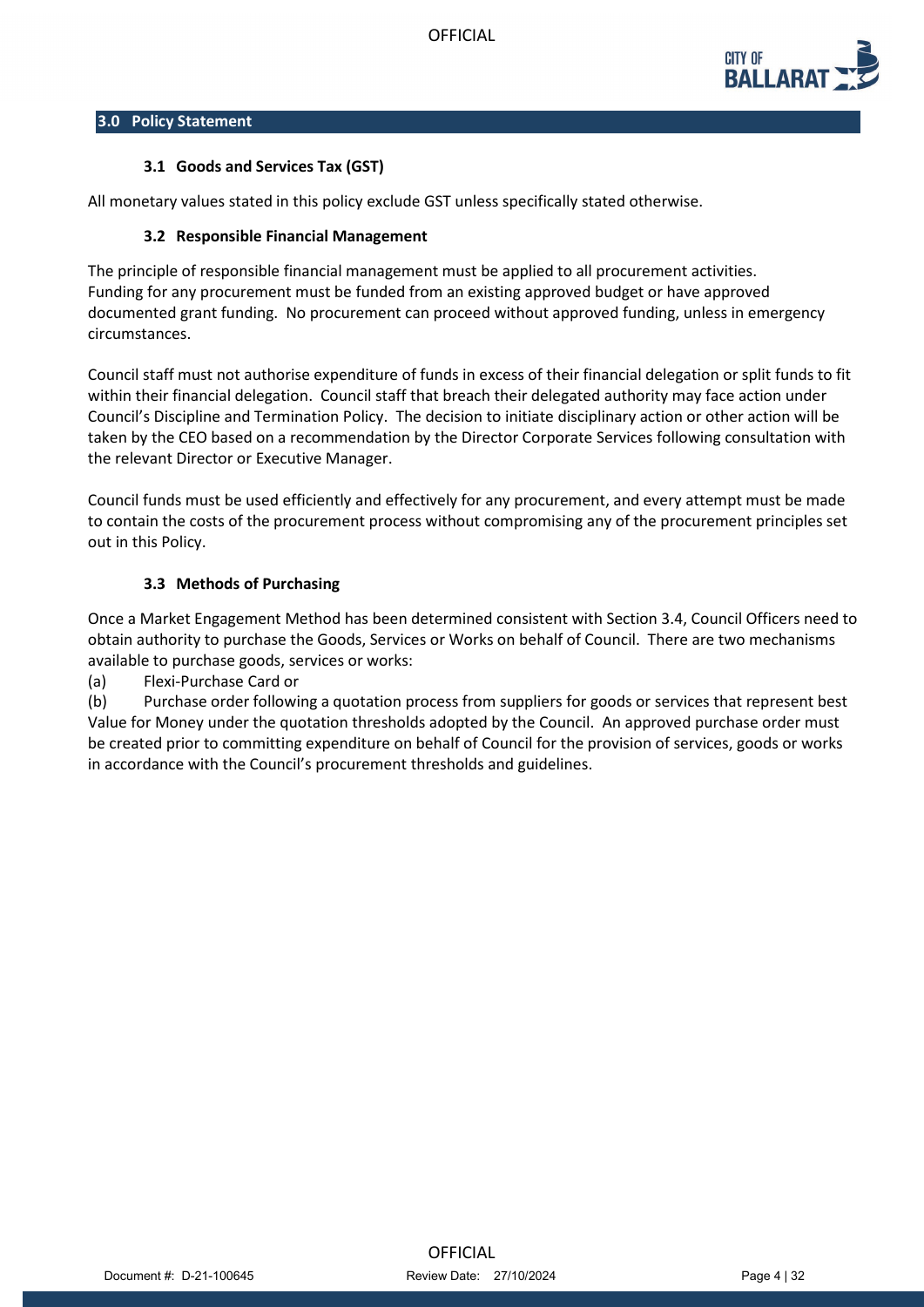

## **3.4 Market Engagement Methods**

### **Market Engagement (exclusive of GST)**

Section 108 of *the Act* details that each Council will set the public tender threshold above which tenders or expressions of interest for contracts must be publicly invited.

A public tender process must be used for all procurements valued at \$300,000 (ex GST) and above.

For procurements valued under \$300,000 (ex GST), the procurement methodology and thresholds detailed below must apply.

|                                               | <b>Requirements</b>                 |                                          |                                                                     |                                                                                                                                                                                                                                  |
|-----------------------------------------------|-------------------------------------|------------------------------------------|---------------------------------------------------------------------|----------------------------------------------------------------------------------------------------------------------------------------------------------------------------------------------------------------------------------|
| <b>Financial Thresholds</b><br>(AUS\$ ex GST) | <b>Process</b><br><b>Managed by</b> | <b>Market</b><br><b>Engagement</b>       | <b>Engagement</b><br><b>Type</b>                                    | <b>Documentation</b>                                                                                                                                                                                                             |
| $<$ \$5,000                                   | <b>Business Unit</b>                | 1 Verbal Quote                           | Purchase Order<br>or<br>Purchase Card<br>to Financial<br>Delegation | Quote details must <sup>##</sup> be<br>diarised                                                                                                                                                                                  |
| \$5,001 to \$30,000                           |                                     | 1 Written Quote#                         |                                                                     | Quotes must be<br>registered in<br>eBMS/Nimblex                                                                                                                                                                                  |
| \$30,001 to \$99,999                          |                                     | 2 Written Quotes#                        | Purchase Order                                                      |                                                                                                                                                                                                                                  |
| \$100,000 to<br>\$299,999                     |                                     | 3 or more Written<br>Quotes <sup>#</sup> |                                                                     |                                                                                                                                                                                                                                  |
| $>$ \$300,000                                 | Procurement<br>Unit                 | Tender                                   | Contract                                                            | <b>Evaluation Report to</b><br>CEO (contracts up to<br>$$500,000$ ),<br><b>Contracts Committee</b><br>Report (contracts<br>between \$500,001 and<br>\$2,000,000) or<br><b>Council Report</b><br>(contracts above<br>\$2,000,000) |

# A minimum of one of the quotes **must be** obtained from a local supplier/provider wherever possible.

## Purchases made by Council Purchase Card shall be considered as diarised. If a Purchase Order (PO) is used, then a notation should be made in the "Workflow Comments Box" of Dynamics when the PO is being created.

### **3.4.1 Exemptions from Market Engagement Methods**

An exemption to the Market Engagement Methods and procedures may be requested under the following circumstances:

- (a) in matters of Emergency including public health, security or safety as a result of an unforeseen event or occurrence;
- (b) where a change in supplier would necessitate the procurement of goods and services that do not meet the requirements for interoperability or interchangeability;
- (c) an absence of competition for technical reasons;
- (d) the Goods, Services or Works are required as part of a grant, funding agreement, lease or similar arrangement specifically stating how the Goods, Service or Works are to be provided or undertaken;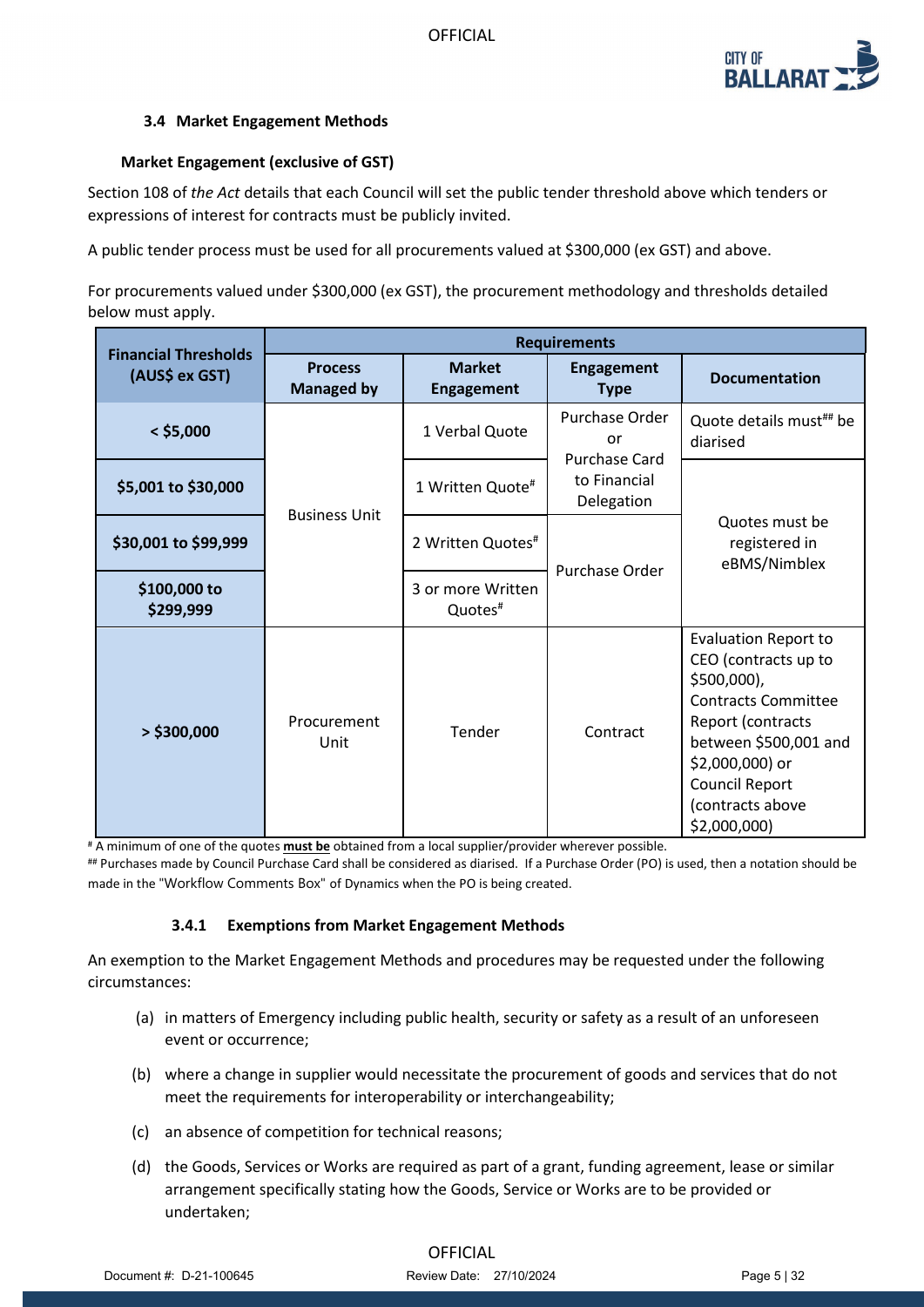

- (e) Section 3.4 does not apply in respect of a contract if:
	- The contract becomes novated (terminated), and
	- The original contract was entered into in accordance with section 3.4, and
	- The Council has undertaken a due diligence in respect of the new party
- (f) where the procurement is on Council's procurement exemptions list (refer to Appendix 2).

#### **3.4.2 Threshold Margin**

If an approved budget for the quotation is within 5% of the of the tendering thresholds listed at 3.4, then the tendering requirements must be followed.

### **3.4.3 Payments**

Payment for Works or Services will be made by the authorised council officer on submission of Tax invoices by the Contractor in accordance with Council's payment policies.

Payment of all claims shall be subject to approval by the Councils Authorised Officer. All invoices shall be submitted in accordance with the Schedule of Rates forming part of the contract. Invoices should clearly disclose schedules of rates and the approving officer should check those against any agreed rates under a contract or panel arrangement before approving the invoice.

Payment for purchases up to the individuals delegated financial authority may either be by City of Ballarat Purchase Card or through Accounts Payable (A purchase order must be raised if using Accounts Payable)

### **3.4.4 Prepayments**

Prepayments for any goods, services or works cannot be made without the prior approval of the Director Corporate Services or the Chief Executive Officer

### **3.4.5 Engagement of Agents**

Third-party agents such as MAV Procurement or Procurement Australia may be approached to undertake a Tender process on behalf of Council where it can be shown that Best Value for Money would be achieved. Council may at any time opt-in to any Contracts offered by MAV Procurement or Procurement Australia following the engagement approval process below.

### **Engagement Approval**

Contracts entered into utilising MAV Procurement or Procurement Australia must be approved following the same approval process as an 'inhouse' tender/quote as fixed by Council.

Individuals cannot commit Council to a contract without first obtaining the required approvals.

Council may also utilise State Government Purchasing Panels using the above engagement approval process.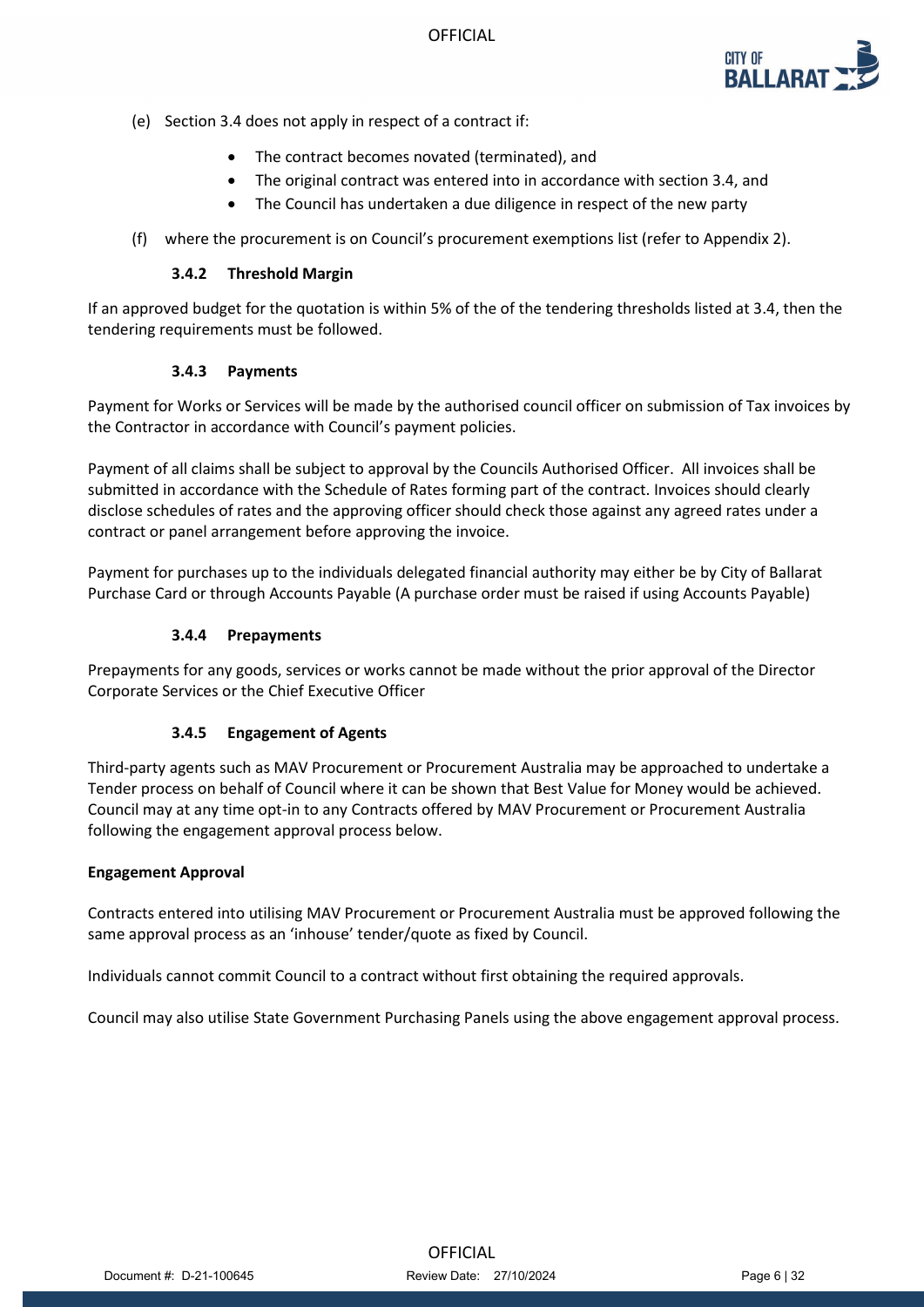

## **3.4.6 Collaborative procurement**

In accordance with section 108(c) of the Act, Council will give consideration to collaboration with other Councils and public bodies or utilise Collaborative Procurement Arrangements, when procuring goods, services and works in order to take advantage of economies of scale. Council Staff should consider any opportunities for Collaborative Procurement in relation to a procurement process undertaken by Council.

In accordance with section 109 (2) of the Act, the Chief Executive Officer must ensure that any report to the Council that recommends entering into a procurement agreement includes information in relation to any opportunities for collaboration with other Councils or public bodies which may be available. When procurement is being planned, due diligence should be undertaken to evaluate if Best Value for Money can be achieved by using an Agent or a collaborative tender.

### **3.4.7 Cumulative Spend Analysis**

Cumulative spend is based on a rolling 12-month period and will be reviewed by the Procurement Unit and reported on a regular basis to the Executive Leadership Team. Cumulative spend should not exceed the tendering threshold outlined in Clause 3.4.

Should the cumulative spend of any single supplier be identified to exceed the required amount to tender expenditure with that supplier (which is not under an approved contract) will be ceased immediately. A full review of the expenditure with the company will be undertaken to ascertain the reasons why. The review shall:

- Discuss with respective officers and examine the reasons for expenditure including the potential for fraud
- Discuss with respective Officers/Business Units if tendering would offer better value for money for Council.

Report to Executive Leadership the review outcome and recommendations

### **3.4.8 Panel Arrangements - Approved Suppliers**

An Approved Supplier is a contractor/company that has been appointed following an open Tender process. Approved Suppliers cannot be appointed in any other manner, unless as outlined in 3.4.9. Unless specified during a tender process no minimum quantity of sales or turnover is guaranteed to an Approved Supplier

The use of established panels should be transparent as suppliers appointed to the panel will have a reasonable expectation that Council will provide panel members with an equal opportunity to quote for goods, services or works. Prior to the establishment of a panel there should be clear documented methodology on how works/services are to be determined for allocation to companies appointed to the panel for the life of the panel contract. Consideration should be given to the quantity of approved companies to be appointed to maintain a workable panel.

When accessing established panel arrangements quotations should be sought consistent with the guidelines set out in Clause 3.4 to ensure that any procurement through panels demonstrates value for money and a competitive process.

An exception is that an Approved Supplier may be appointed directly for works up to \$50,000 where a Schedule of Rates has been provided under the terms of the panel. For procurements greater than \$50,000 the quotation requirement outlined in Clause 3.4 must be followed.

Council officers responsible for the contract management of panel arrangements should be mindful of day-today practicalities and acknowledge that a competitive public process and a value for money assessment has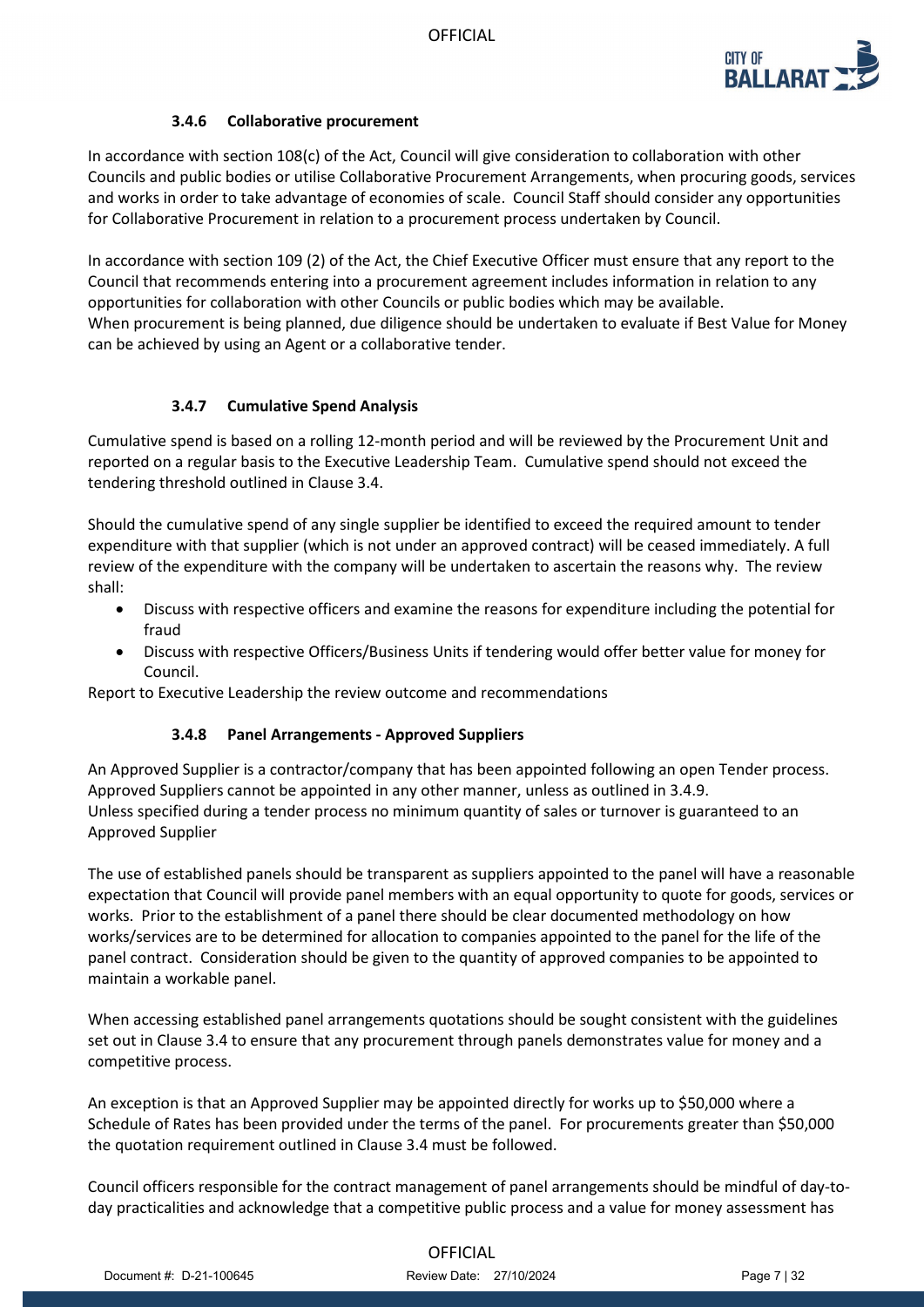

already been undertaken to establish the panel in the first instance. Accordingly, there may be situations where no further benefit is obtained from seeking quotations from the panel. For example,

- small, every-day, low risk, low value works such as those from trade services providers like electricians, plumbers; or
- where the contract with each individual panel supplier includes a comprehensive schedule of rates covering all expected work item types so the costs for packages of work can be accurately determined beforehand by the Council officer without the need for further quotations.

In the above examples, it may be appropriate for the Council officer to allocate work across the individual panel suppliers based on their respective skill sets and capacity at the time to meet Council's required timeframes. This allocation methodology should be determined prior to the establishment of the panel.

### **3.4.9 Panel Arrangements - Approved Suppliers – Administration**

Approved Suppliers will be appointed following a formal tender process and will be contracted for the time period as outlined in the tender specification, including any options for extensions.

Approved Suppliers should be monitored periodically (as outlined in Clause 3.6) to determine if such suppliers should remain on the panel. Approved Suppliers who fail to meet expectations may be removed from the Panel without notification.

Council may choose to run a tender process to add suppliers to a panel during its term, if it determines that the panel may benefit from having additional suppliers incorporated before the end of the initially advertised term.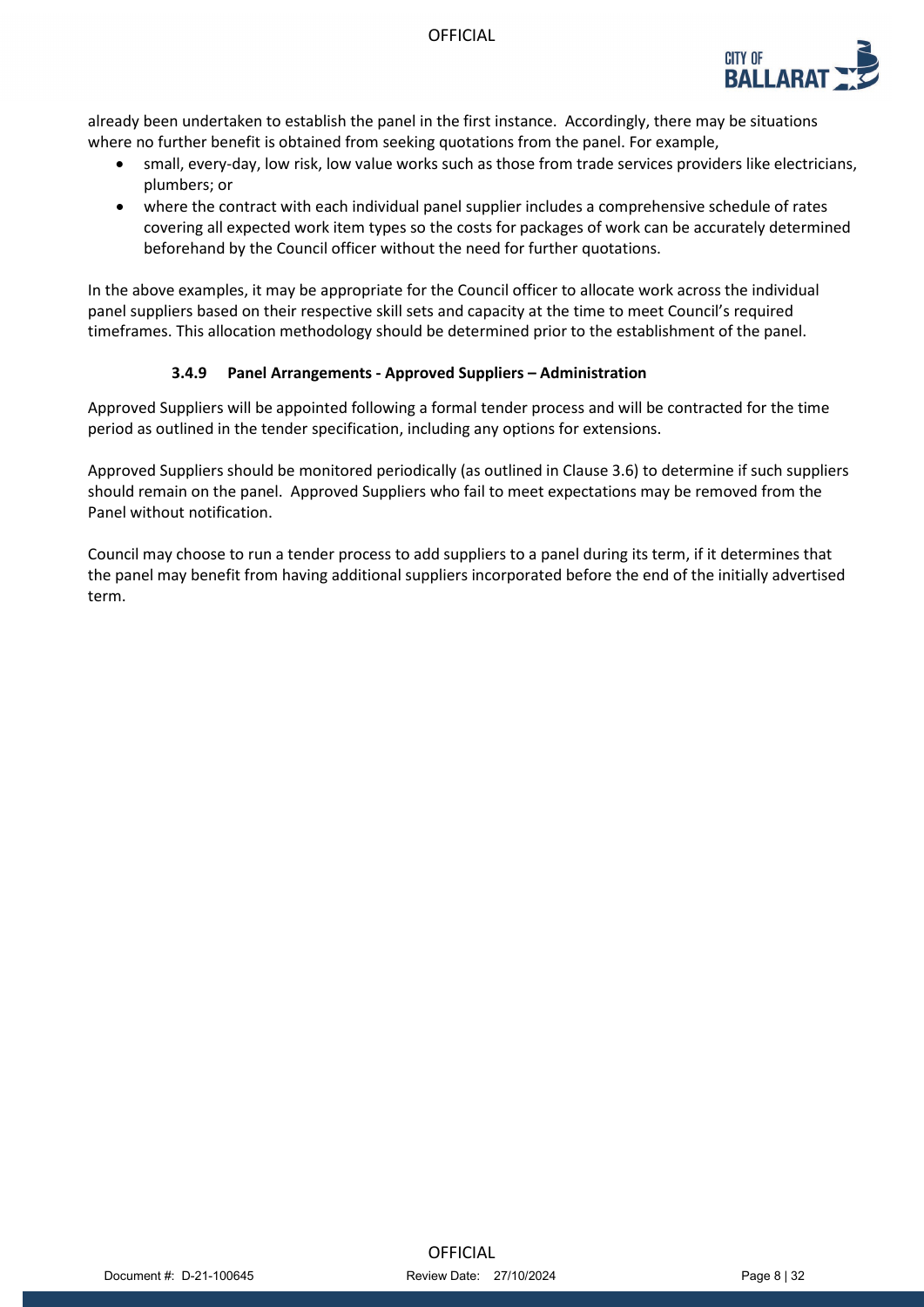

## **3.5 Types of Procurement 3.5.1 Tender**

Any procurement which exceeds the levels indicated at Clause 3.4 above must be undertaken by public tender.

| <b>Stage</b>        | <b>Process</b>                                                                             |
|---------------------|--------------------------------------------------------------------------------------------|
| <b>Planning</b>     | Business Case, Approved Budget and Specification of works to be                            |
|                     | completed. Project Control Group (PCG) to be established when                              |
|                     | appropriate                                                                                |
| <b>Registration</b> | Request for Tender must be registered in eBMS/Nimblex and approved                         |
|                     | by the relevant Director prior to the time and date specified by the                       |
|                     | <b>Procurement Unit;</b>                                                                   |
| <b>Advertising</b>  | Tender advertised in a locally distributed newspaper and/or online                         |
|                     | through the E-Tender Portal. Tender documents available by registering                     |
|                     | through the E-Tender Portal www.eprocure.com.au/ballarat/                                  |
| <b>Period</b>       | Tender period is a minimum of three weeks (20 days). Tenders lodged or                     |
|                     | received by Council after the tender closing time are deemed to be late                    |
|                     | and will be disqualified and ineligible for consideration. Except on the                   |
|                     | occasion that an electronic submission has been commenced using                            |
|                     | eProcure prior to the closing date/time, and the transmission is                           |
|                     | interrupted. If the commencement of submission transfer is verified by                     |
|                     | eProcure, the submission will be deemed to be received.                                    |
| <b>Evaluation</b>   | Tender submissions are provided to the evaluation panel members. Each                      |
|                     | panel member scores the submissions in eBMS/Nimblex independently of                       |
|                     | other evaluation panel members.                                                            |
|                     | Once all evaluation panel members have scored the submissions, an                          |
|                     | evaluation meeting is arranged including a representative from the                         |
|                     | Procurement Unit. Final scores are agreed and the VFM Index to take in                     |
| Approval/Award      | price is completed.<br>The decision to award or not can only be made by the CEO, Contracts |
|                     | Committee or Council. The decision is made after consideration of the                      |
|                     | <b>Evaluation Report.</b>                                                                  |
|                     |                                                                                            |
| <b>Outcome</b>      | Once approved, the Procurement Unit notify the successful and                              |
|                     | unsuccessful Invitees of the procurement outcome. Unsuccessful                             |
|                     | Invitees are provided an opportunity to receive feedback on their                          |
|                     | submission.                                                                                |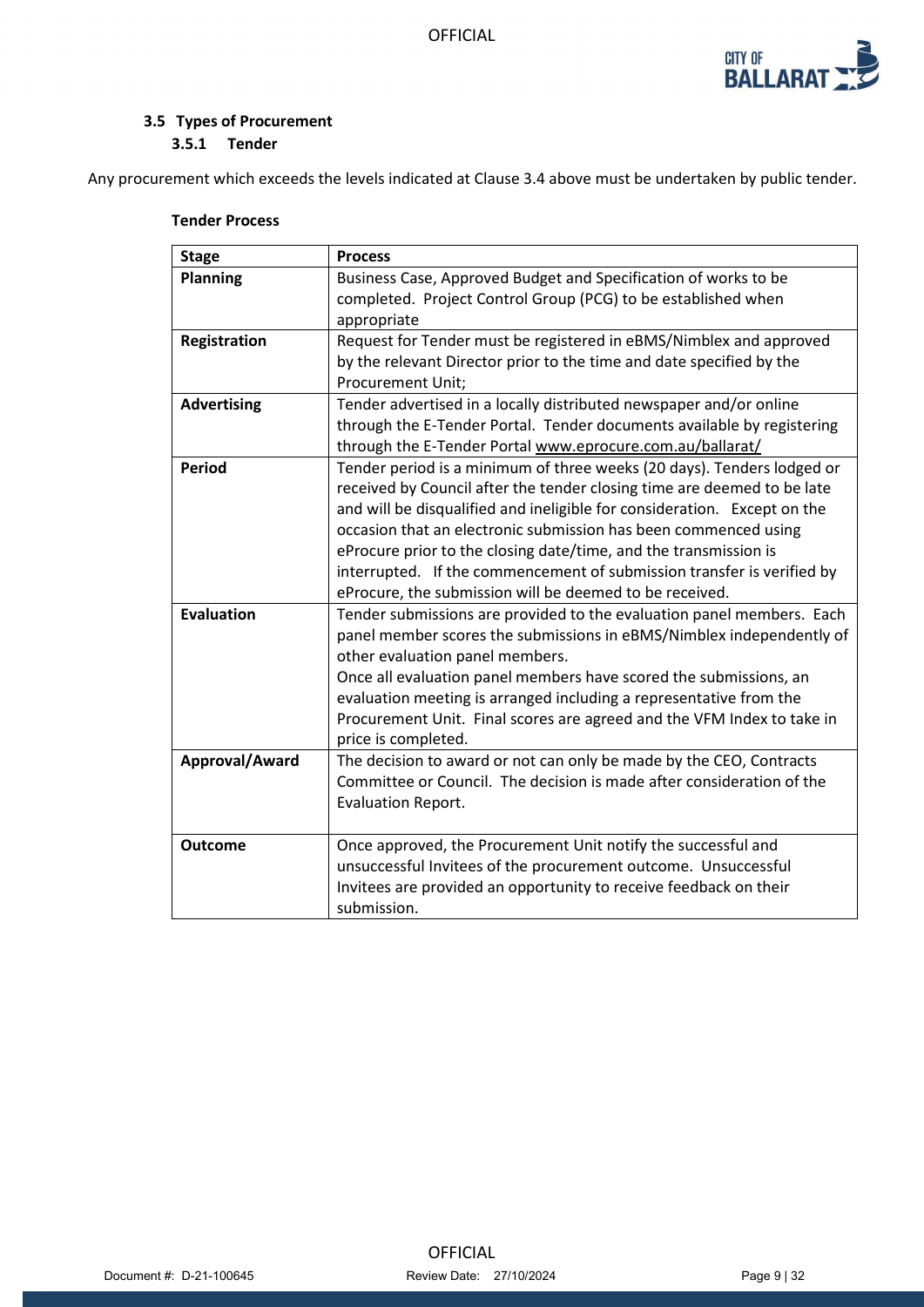

### **Tender Evaluation**

- A Tender evaluation panel is to be established to evaluate each tender submission against the selection criteria and its composition will be determined by the respective Director or Executive Manager. Consideration should be given to gender diversity in the makeup of the panel
- Evaluation Panel must have a minimum of three members (minimum two Council staff) and may include external consultants who are specialist in the area
- Evaluation Panel must have an independent (non-scoring) member as appointed by the Procurement Unit
- The evaluation process must be documented, robust, systematic and unbiased
- Once a preferred tenderer is selected negotiations may be conducted in order to obtain the optimal solution and commercial arrangements, providing they remain within the intent and scope of the tender. Such negotiations must be exhausted with one tenderer before beginning with another tenderer
- Tender evaluation panel will produce a written report of their evaluation using the prescribed evaluation template
- Tender Evaluation must be updated in eBMS/Nimblex Tender & Quotation Management System

All tenders are to be evaluated in a two staged process:

- 1. Quantitative assessment of a weighted score totalling 100%, which includes mandatory 10% Local Content, and
- 2. Evaluation of price against weighted score

VFM = Tendered Price / Weighted Score (Tendered Price divided by Weighted Score)

VFM (Value for Money) is an index used to calculate the lowest score which will represent the best outcome from both the comparative scoring and price. The preferred Tenderer should be appointed based on this outcome.

VFM is automatically generated when evaluations completed in eBMS/Nimblex.

### **Non-Conforming Tenders**

Upon receipt all tender submissions will be reviewed by the Procurement Unit to ensure that required schedules have been submitted.

A tender submission will be deemed non-conforming if:

- 1. Required schedules have not been included or are incomplete
- 2. Submission has not met specification requirements
- 3. Tendered price is 30% or greater than the allocated budget and all other tendered prices

A tender submission may be identified as non-conforming during the Evaluation process. In this case, the evaluation panel should quarantine the submission and refer to the Procurement Unit for further review/confirmation of non-conformance.

Council may sometimes receive tenders which offer one or more alternatives, which were not sought in the tender documentation. Council should always be open to innovative proposals as they may offer excellent opportunities for improvements and are consistent with Council's ability to achieve continual improvement. Tender documentation where innovative solutions are sought should specifically invite non-conforming tenders to be submitted which Council will consider along with all other tenders.

A Tenderer submitting a non-conforming tender shall fully detail the extent of any variance from the tender documents in tender Schedule headed "Statement of Conformance". If the "Statement of Conformance" is not correctly completed the tender may not be further considered at the discretion of the evaluation panel.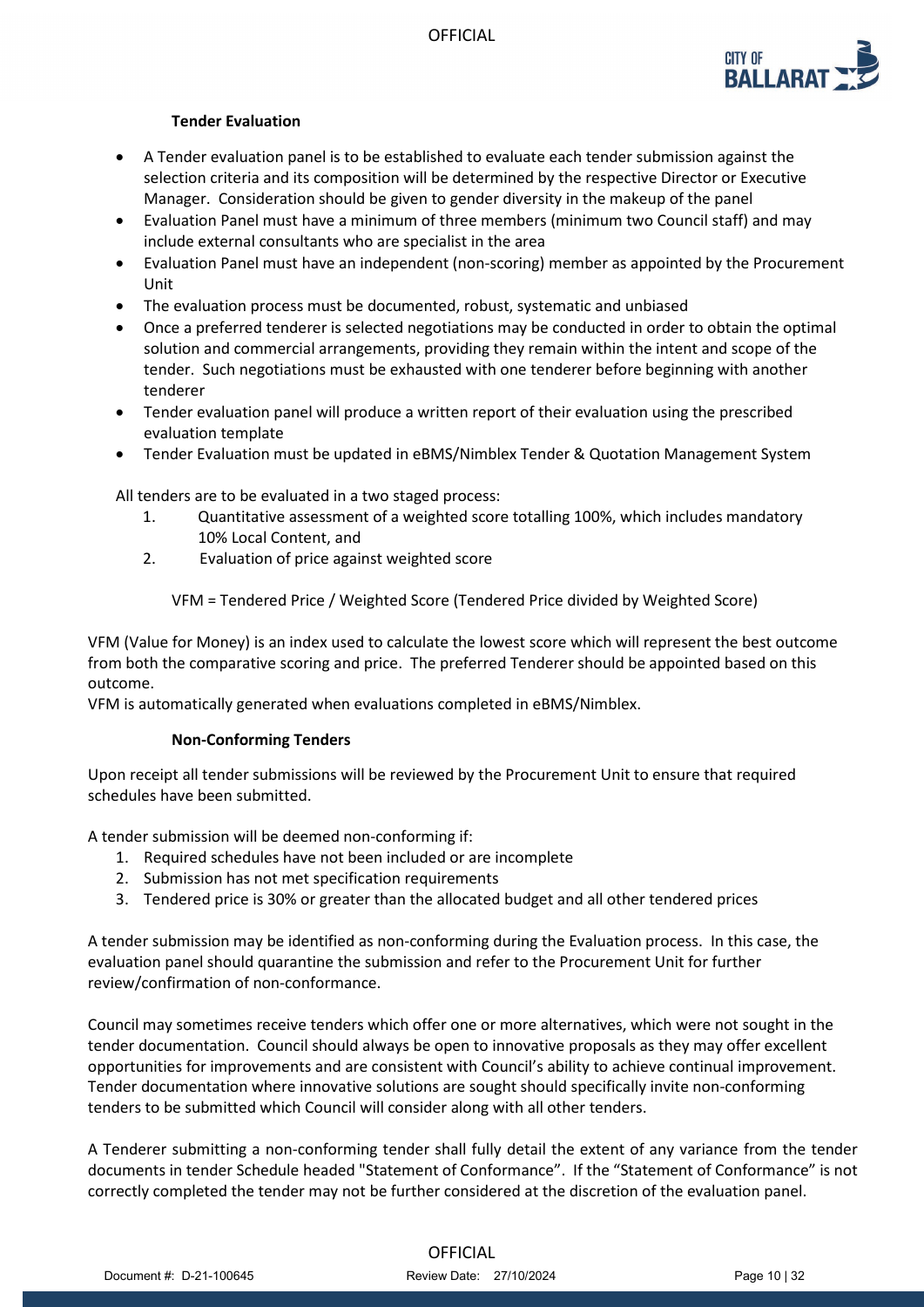

## **3.5.2 Exemption from Tendering**

Council may exempt a procurement process from a formal tender process when there are extenuating circumstances. A report must be presented to Council clearly outlining the reasons why a formal tender process should not be completed. No engagement for services or works can commence until exemption formally approved by Council.

### **3.5.3 Expression of Interest (EOI)**

An expression of interest is a precursor to a tender. A contract cannot be awarded after an EOI without an invited tender process. An EOI is generally used to narrow the companies invited to tender. The EOI does not consider price but focuses on the quality, qualifications and expertise of submitters. Following an EOI companies meeting the listed requirements may be invited to tender.

An expression of interest should be used in circumstances where –

- there is likely to be many tenderers, tendering will be costly, or the procurement is complex
- there is uncertainty as to the interest of suppliers or vendors to offer the potential products or services or to undertake the proposed work

| <b>Stage</b>            | <b>Process</b>                                                           |
|-------------------------|--------------------------------------------------------------------------|
| <b>Planning</b>         | Business Case, Approved Budget and Specification of works to be          |
|                         | completed. Project Control Group (PCG) to be established where           |
|                         | appropriate                                                              |
| Registration            | EOI must be registered in eBMS/Nimblex and approved by the relevant      |
|                         | Director prior to the time and date specified by the Procurement Unit.   |
| <b>Advertising</b>      | EOI advertised in a locally distributed newspaper and/or online through  |
|                         | the E-Tender Portal. EOI documents available by registering through the  |
|                         | E-Tender Portal www.eprocure.com.au/ballarat/                            |
| <b>Period</b>           | There is no set period for an EOI to be advertised, this would be        |
|                         | dependent on the information to be returned. A minimum of two weeks      |
|                         | is suggested. EOI's lodged or received by Council after the closing time |
|                         | are deemed to be late and will be disqualified and ineligible for        |
|                         | consideration. Unless an electronic submission has commenced using       |
|                         | eProcure prior to the closing date/time, and the transmission is         |
|                         | interrupted. When the commencement of submission transfer is verified    |
|                         | by eProcure, the submission will be deemed to be received.               |
| <b>Evaluation</b>       | EOI submissions are provided to the evaluation panel members. Each       |
|                         | panel member scores the submissions in eBMS/Nimblex independently of     |
|                         | other evaluation panel members.                                          |
|                         | Once all evaluation panel members have scored the submissions, an        |
|                         | evaluation meeting is arranged including a representative from the       |
|                         | Procurement Unit. Final scores are agreed.                               |
| <b>Invitation to</b>    | The decision to invite selected companies to tender can only be          |
| <b>Tender</b>           | completed after an Evaluation Report has been completed and approved     |
|                         | by the CEO. The Procurement Unit in liaison with the project manager     |
|                         | will prepare Invitation to Tender and advise the successful and          |
|                         | unsuccessful Invitees of the procurement outcome. Unsuccessful Invitees  |
|                         | are provided an opportunity to receive feedback on their submission.     |
| <b>Tender procedure</b> | NOTE: Dependant on the information required during the Tender process    |
| above is then           | the open period may be less than three weeks. The tender is not required |
| followed                | to be publicly advertised.                                               |

#### **EOI Process**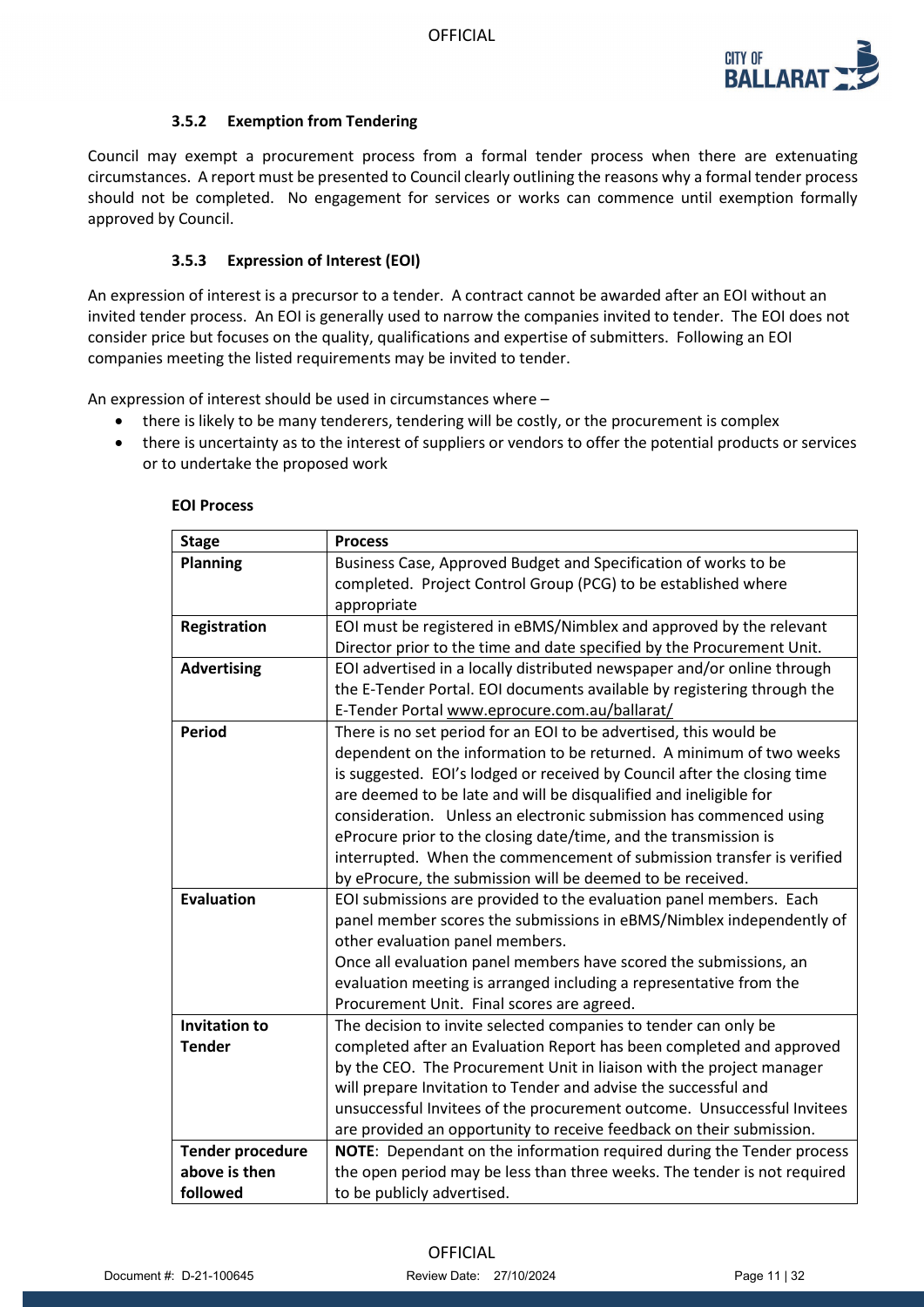

### **3.5.4 Quotations**

Any procurement which is less than the tender levels outlined in Clause 3.4 may be procured using a quotation.

### **Quotation Process**

| <b>Stage</b>        | <b>Process</b>                                                               |
|---------------------|------------------------------------------------------------------------------|
| <b>Planning</b>     | Business Case, Approved Budget and Brief of works to be completed            |
|                     | where required                                                               |
| <b>Registration</b> | All quotations must be registered in eBMS/Nimblex as outlined in 3.4         |
|                     | above                                                                        |
| <b>Advertising</b>  | Quotations are not normally advertised. However, public advertising of       |
|                     | quotations should be considered when judged to be sufficiently               |
|                     | advantageous to Council. This will ensure transparency and best value to     |
|                     | Council. This can be done simply through eProcure.                           |
| Period              | There is no set period for a quotation to be open, this would be             |
|                     | dependent on the information to be returned. There is a need to              |
|                     | consider the complexity of what is being procured and allow enough time      |
|                     | for companies to adequality prepare.                                         |
| Evaluation          | Low value quotations below \$30,000 do not need a formal evaluation;         |
|                     | however, staff should consider price, local content and availability prior   |
|                     | to making a decision. Lowest price is not necessarily the best value.        |
|                     | Quotations with a value over \$30,000 require a formal evaluation            |
|                     | process. Refer to Evaluations section below for requirements                 |
| Approval            | The decision to proceed can only be made up to the Financial Delegation      |
|                     | of the individual. If outside an individual's delegation it must be taken to |
|                     | person with appropriate delegation.                                          |
| <b>Outcome</b>      | It is common courtesy to advise those companies that were unsuccessful,      |
|                     | either by phone or email; this should be completed by the person             |
|                     | obtaining quotations.                                                        |

### **Insufficient quotations.**

The situation may arise where insufficient quotations are received to satisfy requirements outlined in Clause 3.4. This may occasionally occur where there are few suppliers for the goods, services or works being sought or the work is highly specialised. In this case, the details of the suppliers contacted for quote must be recorded in eBMS/Nimblex and an appropriate comment recorded. Any evidence such as emails requesting the quote should also be recorded.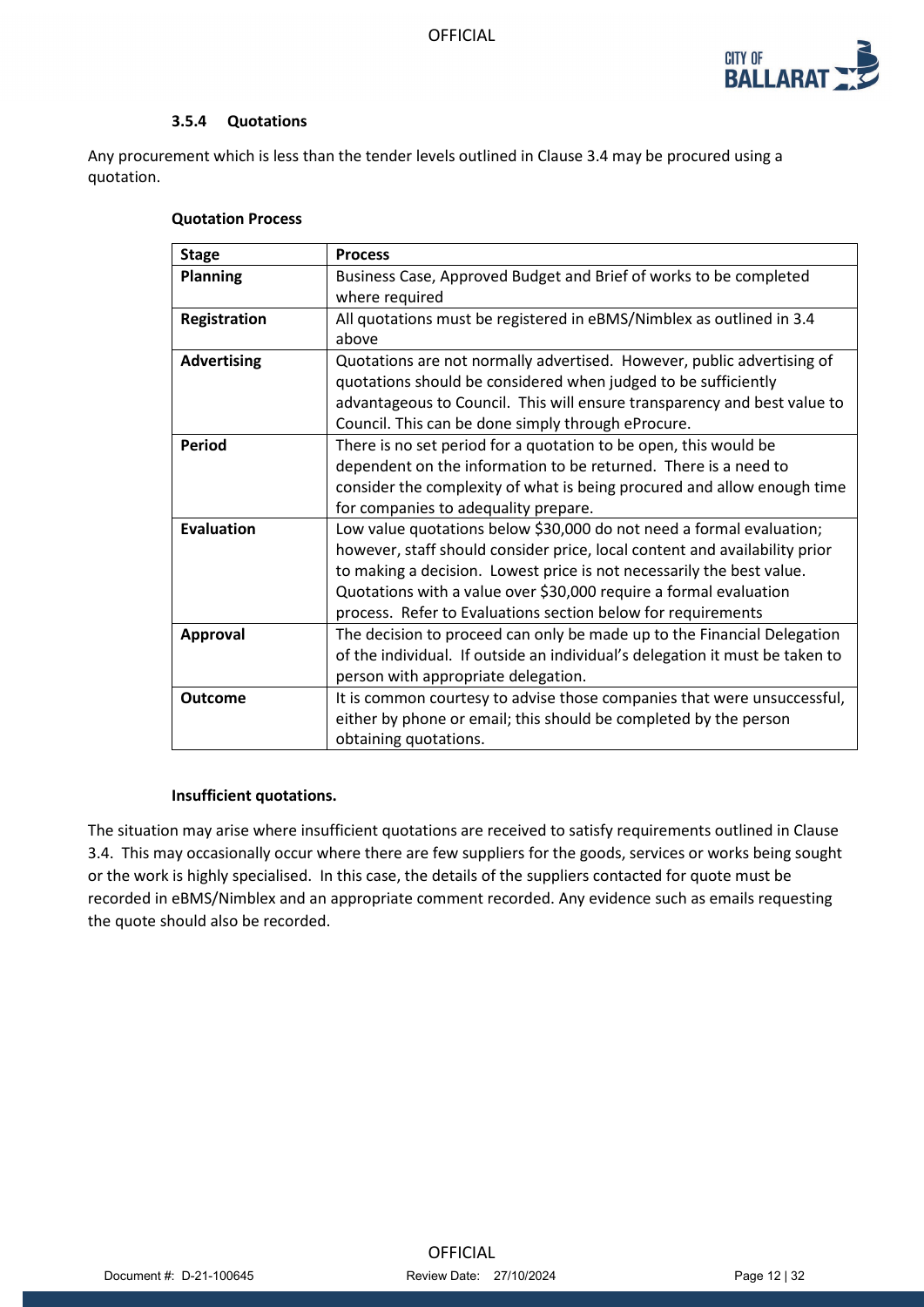

## **Evaluation Quotes**

- An Evaluation Panel will be established for purchases over \$30,000 to evaluate each quote against the selection criteria and its composition will be determined by the respective Director or Executive Manager. Consideration should be given to gender diversity in the makeup of the panel.
- Evaluation Panel will be made up as indicated below:
	- o Quotes >\$30,000 and <\$100,000 must be reviewed by a minimum two Council Officers
	- o Quotes >\$100,000 to <\$300,000 must be reviewed by a minimum of three Council Officers and must seek approval to proceed with awarding the procurement through eBMS/Nimblex to the respective Executive Manager and/or Director
- The evaluation process must be documented, robust, systematic and unbiased
- Once a preferred supplier is selected negotiations may be conducted to obtain the optimal solution and commercial arrangements, providing they remain within the intent and scope of the Request for Quote. Such negotiations must be exhausted with one supplier before beginning with another.

All quotations are to be evaluated in a two staged process:

- 1. Quantitative assessment of a weighted score totalling 100%, which includes mandatory 10% Local Content; and
- 2. Evaluation of price against weighted score

VFM = Tendered Price / Weighted Score (Tendered Price divided by Weighted Score)

VFM (Value for Money) is an index used to calculate the lowest score which will represent the best outcome from both the comparative scoring and price. The preferred supplier should be appointed based on this outcome.

VFM is automatically generated when evaluations are completed in eBMS.

## **3.5.5 Evaluations**

Evaluation of tenders and higher value quotations must have key evaluation criteria clearly outlined in the specification/brief. There are two types of criteria

## **1. Mandatory Criteria (Pass/Fail)**

- a. Occupational Health and Safety (see 3.5.6 below)
- b. Financial viability (see 3.5.7 below)
- c. Any other as specified in the Tender documentation

## **2. Project qualitive/comparative Criteria (Scored)**

## **3.5.6 Mandatory Criteria - Occupational Health & Safety (OH&S)**

All Tenders and quotations where works are to be completed on Council property must comply with Councils Occupational Health & Safety (OH&S) policy along with all legislative requirements.

OH&S is a mandatory evaluation criterion with a pass/fail weighting. The determination if a company meets the required standard is determined by the responses provided by the contractor from the information provided in the returned OH&S Schedule (Appendix 1) and supporting documentation. This may be subject to review by the Safety and Risk Unit, as determined by the tender panel.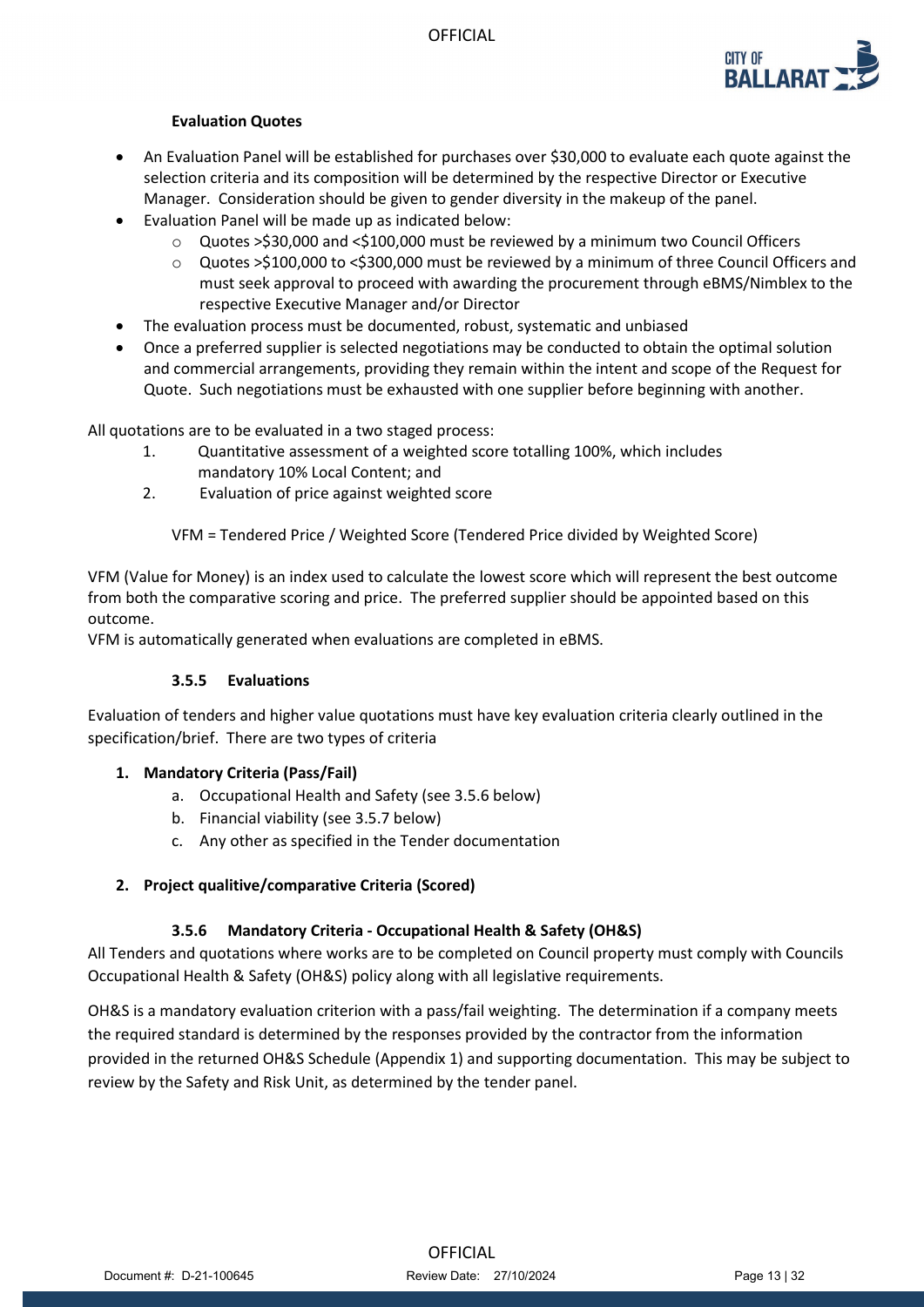

## **3.5.7 Mandatory Criteria – Financial Viability**

- 1. After evaluation the top one or two submissions may have an independent Financial Assessment completed (this can be completed by the Procurement Unit upon request)
- 2. Result of Financial Assessment will be reviewed by Procurement and Finance Units and will be classified as either Pass or Fail
	- a. A pass indicates that the applicant has the financial capacity to provide procurement
	- b. A fail indicates that the applicant does not have the financial capacity to undertake the procurement
- 3. Dependant on the outcome of the Financial Assessment the Evaluation Panel will either finalise the evaluation process and proceed with relevant reporting, or, on the off chance Financial Assessment fail for the tested applicants; readdress the evaluation process
- 4. Financial Assessment should be completed prior to Recommendation being submitted for approval to the Contracts Committee or Council. If not, recommendation will be "subject to positive Financial Assessment"
- 5. Due to the confidentiality of the Financial Assessment the documents will be held by the Procurement Unit electronically and not distributed.

For projects where the same applicants submit and are awarded contracts regularly; the Financial Assessment process would only need to be undertaken on an annual basis. An example of this would be road works/Infrastructure.

VicRoads Pre-Approved contractors will not require a Council Financial Assessment.

## **A fail for either point 3.5.6 or 3.5.7 above means the tender/quote is non-conforming and cannot proceed further.**

## **3.5.8 Project qualitative/comparative Criteria**

Evaluation criteria provide a mechanism for comparing offers through assessment of the relative worth of different submissions. The evaluation criteria for each project may address several of the below subject to actual procurement requirements:

- Previous Relevant Experience
	- o Experience relevant to the works over past three years
- Past Performance
	- o Past documented performance with City of Ballarat or other Councils
- **Capability** 
	- o Proposed plant and equipment
	- o Proposed staffing levels
	- o Management capability
	- o Technical capability
- **Capacity** 
	- o Extent of sub-contracting
	- o Ability to resource project
- Ability to adhere to the specification
- Project Timeline
	- o Methodology/Plan including Gantt Chart
- Qualifications
- Quality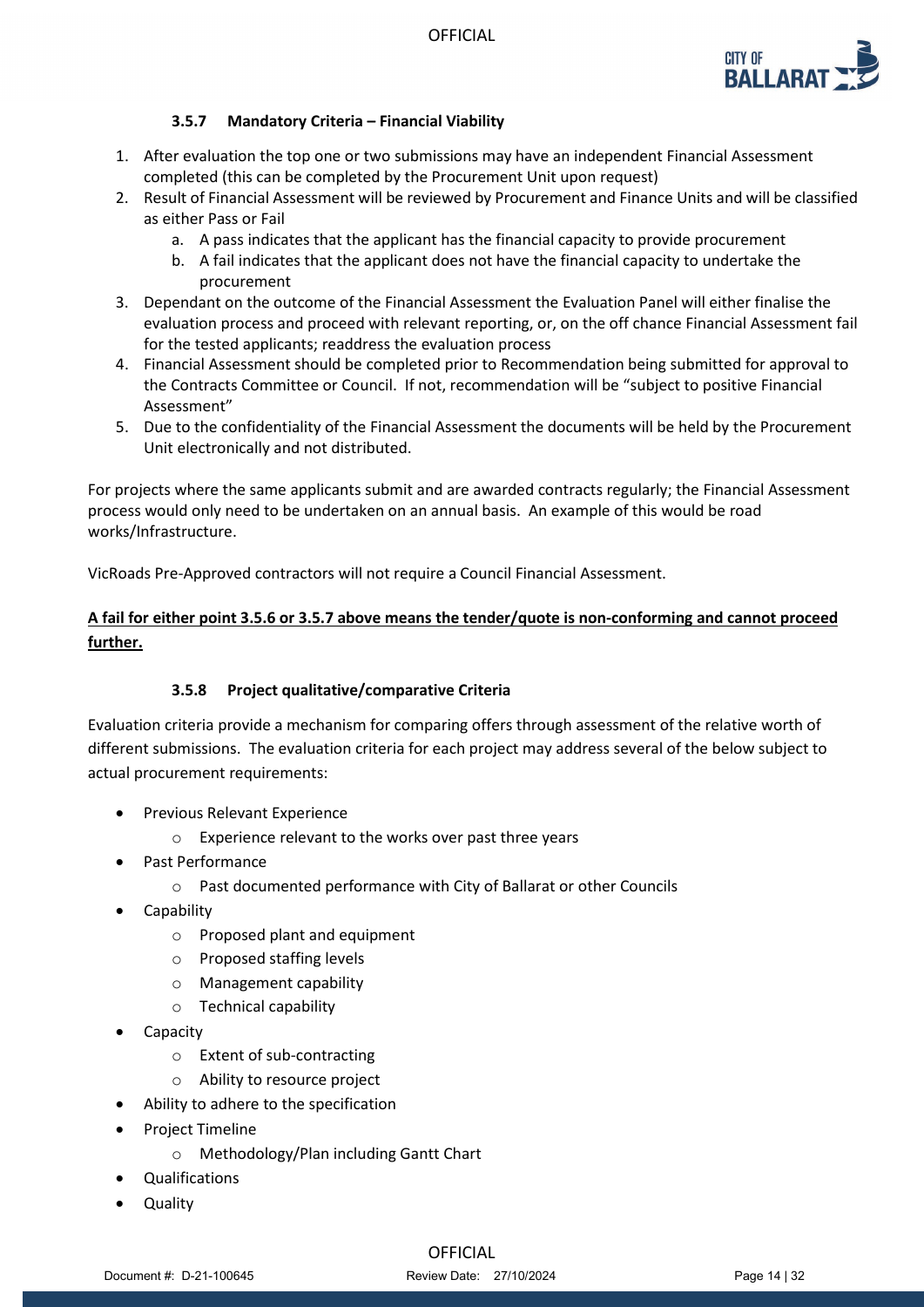

- o Quality of goods and services to be provided
- o Quality Management Plan
- o Quality and Audit Systems
- Risk Management
	- o Regulatory compliance
	- o Means of controlling quality of sub-contractors
	- o Extent of Risk
- Human Resource Management
	- o Compliance with pertinent legislation
- Customer Service
	- o Processes
	- o complaints
- Sustainability/Environmental Outcomes
	- o Waste management
	- o Recycling
	- o Energy management
	- o Emission management
	- o Water conservation
	- o Green building design
	- o Ecologically sustainable design
	- o Sustainable supply and consumption
- Value Adding
- Social Procurement

## *NOTE: The criteria listed in 3.5.8 are a guide only and selection of evaluation criteria must be specific to the project being procured.*

It is important that the information requested from suppliers is sufficient to enable suitable evaluation and comparison of submissions.

The evaluation criteria should not change once the procurement documents are issued. If they are changed before the tender closes, then an addendum must be issued advising suppliers of the change. The criteria cannot be changed once submissions are received.

Wherever practical the Evaluation Criteria should be discussed and agreed with the Evaluation Panel members prior to a quote or tender being sought.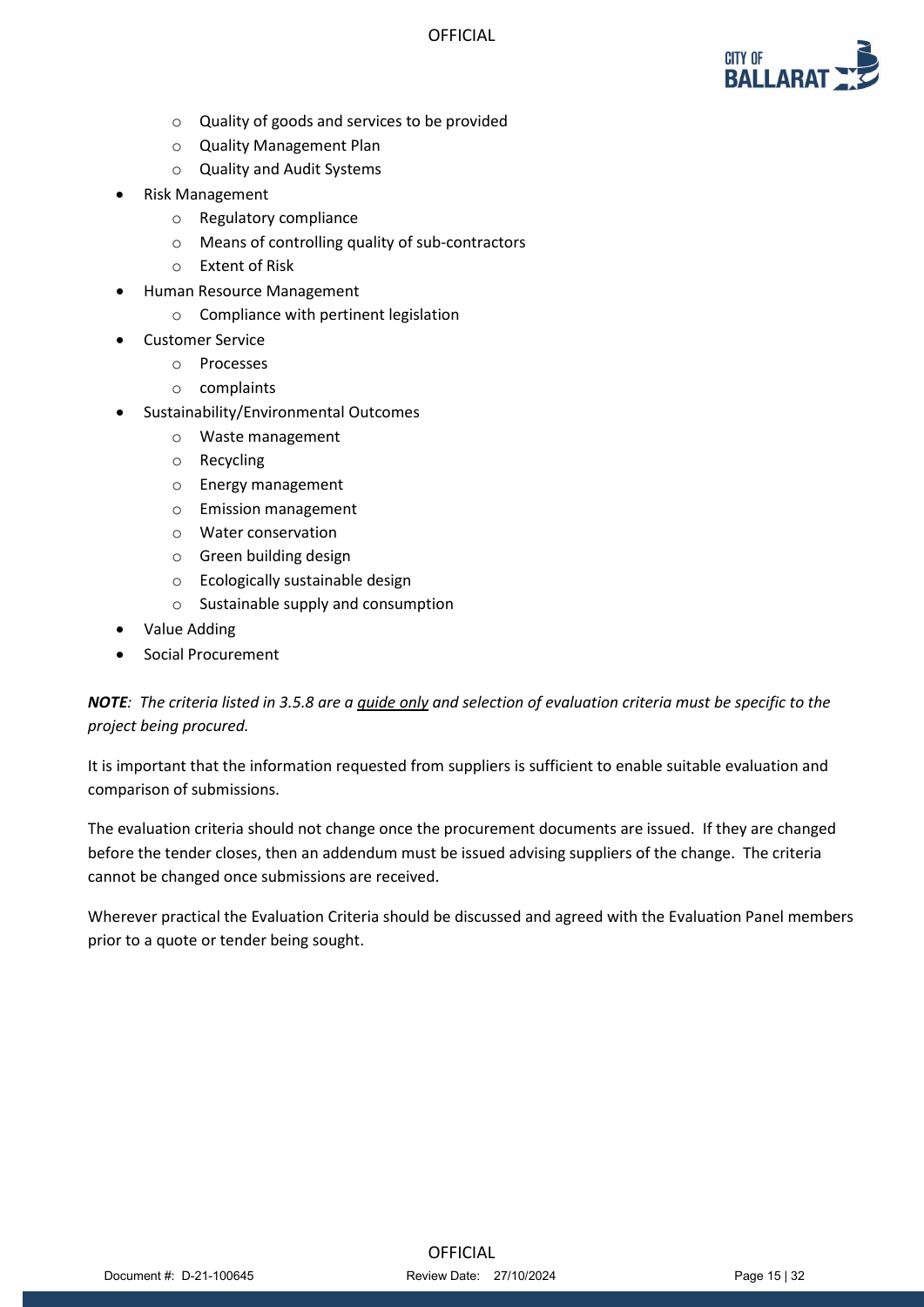

## **3.5.9 Weighted scoring methodology**

This is the preferred method for all procurement processes. Each evaluation criterion is allocated a percentage weighting - adding up to a total of 100 per cent. Care needs to be taken to assign meaningful relative weightings.

Each qualitative criterion is allocated a score. The score is then weighted, which is calculated by multiplying the weighting factor by the score. The weighted scores can then be totalled, allowing for comparison between offers.

As a guide this method will use the below table to objectively evaluate and score each of the Project qualitative /comparative criteria.

| <b>Definitive</b>    | <b>Score</b>  | <b>Value Judgement</b>                                                                                                                                              |
|----------------------|---------------|---------------------------------------------------------------------------------------------------------------------------------------------------------------------|
| Excellent            | 5.            | Full achievement of the requirements for the criterion. Demonstrated strengths,<br>no errors, weaknesses or omissions                                               |
| Very Good            | 4             | Sound achievement of the requirements. Some minor errors, risks, weaknesses or<br>omissions, which may be acceptable as offered                                     |
| Good                 | 3             | Reasonable achievement of the requirements. Some errors, risks, weaknesses or<br>omissions, which can be corrected/overcome with minimum effort                     |
| Satisfactory         | $\mathcal{L}$ | Minimal achievement of the requirements. Some errors, risks, weaknesses or<br>omissions, which are possible to correct/overcome and make acceptable                 |
| Poor                 | 1             | No achievement of the requirements. Existence of numerous errors, risks,<br>weaknesses or omissions, which are difficult to correct/overcome and make<br>acceptable |
| Totally<br>Deficient | 0             | Totally deficient and non-compliant                                                                                                                                 |

Note: Decimal points may be used when scoring

## **3.5.10 Delegation of Authority Requirement**

Delegations define the limitations within which Council staff are permitted to work. Delegation of procurement authority allows specified Council staff to approve certain purchases, quotation, tender and contractual processes without prior referral to Council. This enables Council to conduct procurement activities in an efficient and timely manner whilst maintaining transparency and integrity.

Procurement delegations ensure accountability and provide confidence to Council and the public that purchasing activities are dealt with at the appropriate level.

As such, Council has delegated responsibilities as detailed below relating to the expenditure of funds for the purchase of goods, services and works, the acceptance of quotes and tenders and for contract management activities.

## **3.5.11 Delegations Reserved for Council Staff**

Council maintains a documented record of Financial Delegations, identifying the Council staff authorised to make such procurement commitments in respect of goods, services and works on behalf of Council. Council staff can procure goods and services up to their Financial Delegation for the following:

- Acceptance of tenders (CEO only)
- Acceptance of Quotes;
- Contract term extensions (within authorised budget);
- Contract amendments (financial and non-financial);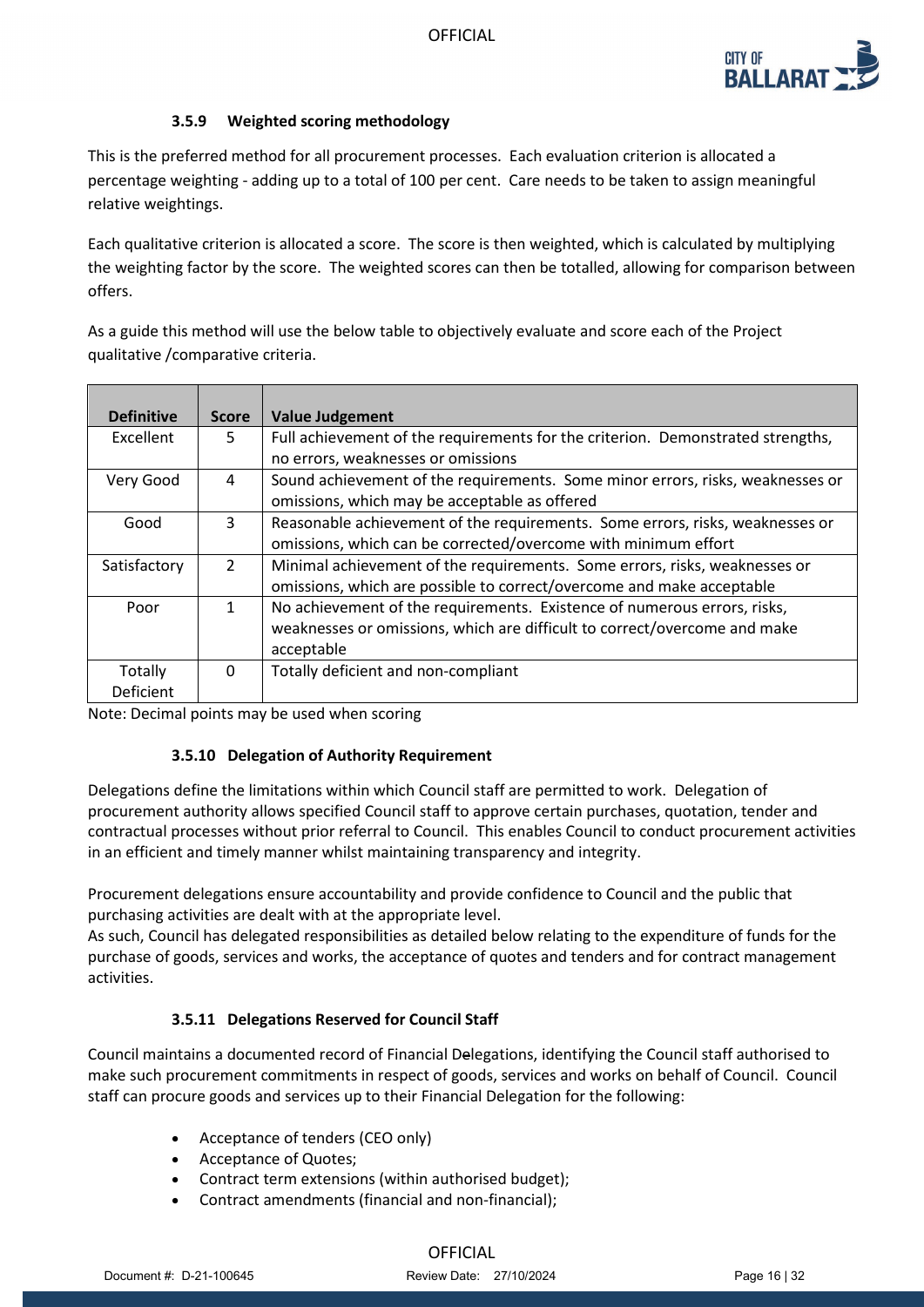

• Flexi Card purchases

## **3.5.11.1 Delegations Reserved for the Contracts Committee / Council**

Commitments and processes which exceed the CEO's delegation, and which must be approved by Contracts Committee / Council are:

- Signing of contract documents; and
- Tender recommendations and Contract approval for all expenditure as delegated by Council

### **3.5.12 Internal Controls**

Council will install and maintain a framework of internal controls over procurement processes that will ensure:

- A clearly documented audit trail exists for procurement activities
- Appropriate authorisations are obtained and documented
- Systems are in place for appropriate monitoring and performance measurement
- All persons engaged in procurement processes must diligently apply all internal controls.

### **3.6 Contract Management**

The purpose of contract management is to ensure that Council, and where applicable its clients, receive the goods, services or works provided to the required standards of quality and quantity as intended by the contract by:

- Establishing a system reinforcing the performance of both parties' responsibilities and obligations under the contract; and
- Providing a means for the early recognition of issues and performance problems and the identification of solutions.

All Council contracts are to include contract management requirements.

Furthermore, contracts are to be proactively managed by the member of Council staff responsible for the delivery of the contracted goods, services or works to ensure Council receives value for money.

### **3.6.1 Risk Management**

Council will manage all aspects of its procurement processes in accordance with its adopted Risk Management Policy and in such a way that all risks are identified, analysed, evaluated, treated, monitored and communicated to the standard required by the law, in accordance with Australian Standards and Council policy.

## **3.6.2 Health and Safety**

To ensure the health and safety of our workers and visitors, procurement will be undertaken in accordance with requirements set out in the City of Ballarat Health and Safety Management System and approved policies (e.g., HS-12 Contractor Management / D-20-2519 Chemical Management / D-20-5252 Plant & Equipment) and as required by the law.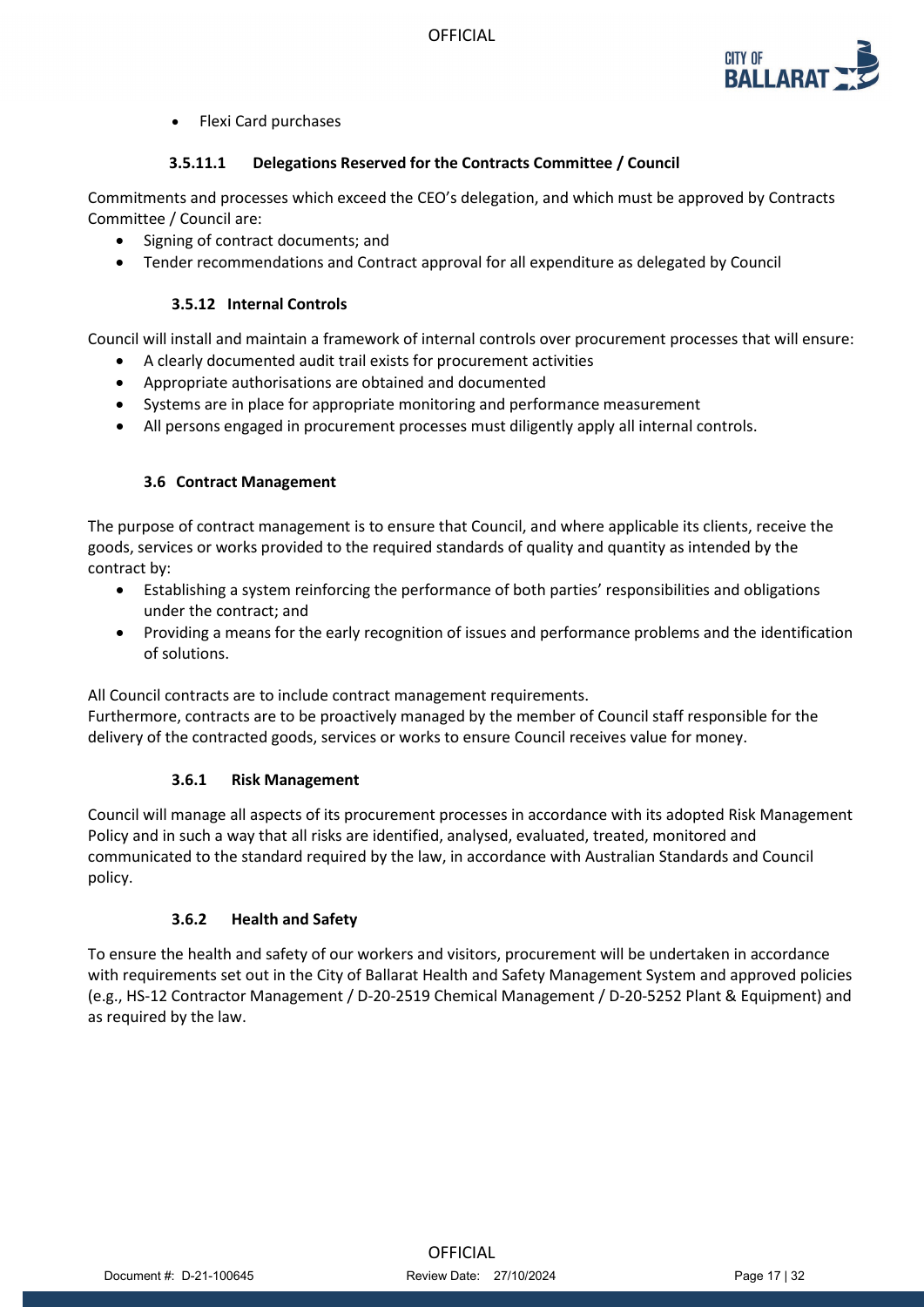

## **3.6.3 Supply by Contract**

The provision of goods, services and works by contract, potentially exposes the Council to risk. Council will minimise its risk exposure by measures such as:

- Standardising contracts to include current, relevant clauses
- Requiring Bank Guarantees or Security Deposits where appropriate
- Referring specifications to relevant experts when deemed necessary
- Requiring contractual agreement before allowing the commencement of work
- Use of or reference to relevant Australian Standards (or equivalent); and
- Effectively managing the contract including monitoring and enforcing performance.

## **3.6.4 Contract Terms**

All contractual relationships must be documented in writing based on standard terms and conditions.

Where this is not possible, approval to vary standard terms and conditions must be sought from the Director Corporate Services. A request for such an approval should be supported with procurement and legal advice as relevant.

To protect the best interests of Council, terms and conditions must be settled in advance of any commitment being made with a supplier. Any exceptions to doing this expose Council to risk and thus must be authorised by the appropriate member of Council staff listed in the delegation's section above.

## **3.6.5 Endorsement**

Council staff must not endorse any products or services. Individual requests received for endorsement must be referred to CEO.

## **3.6.6 Dispute Resolution**

All Council contracts shall incorporate dispute management and alternative dispute resolution provisions to minimise the chance of disputes escalating to legal action.

In the first instance any disputes should be referred to the Director Corporate Services, or to the individual appointed by the CEO if the Director Corporate Services was directly involved in the tender decision making process.

## **3.6.7 Variances**

On occasions there may be valid reason(s) when a tendered contract needs to be varied; this variance to the contract normally comes with a cost. All claims for variances must be in writing and approved by the officer with delegated authority as set out in Clause 3.5.10 above.Any cumulative variance greater than twenty percent (20%) of the original contract price must provide written advice<sup>#</sup> of the variance to the following, dependant on the initial approval:

- Director
- CEO
- Contracts Committee
- Council

In circumstances where the cost of the variance(s) exceeds the allocated project budget, approval must be sought from the initial approver prior to works proceeding.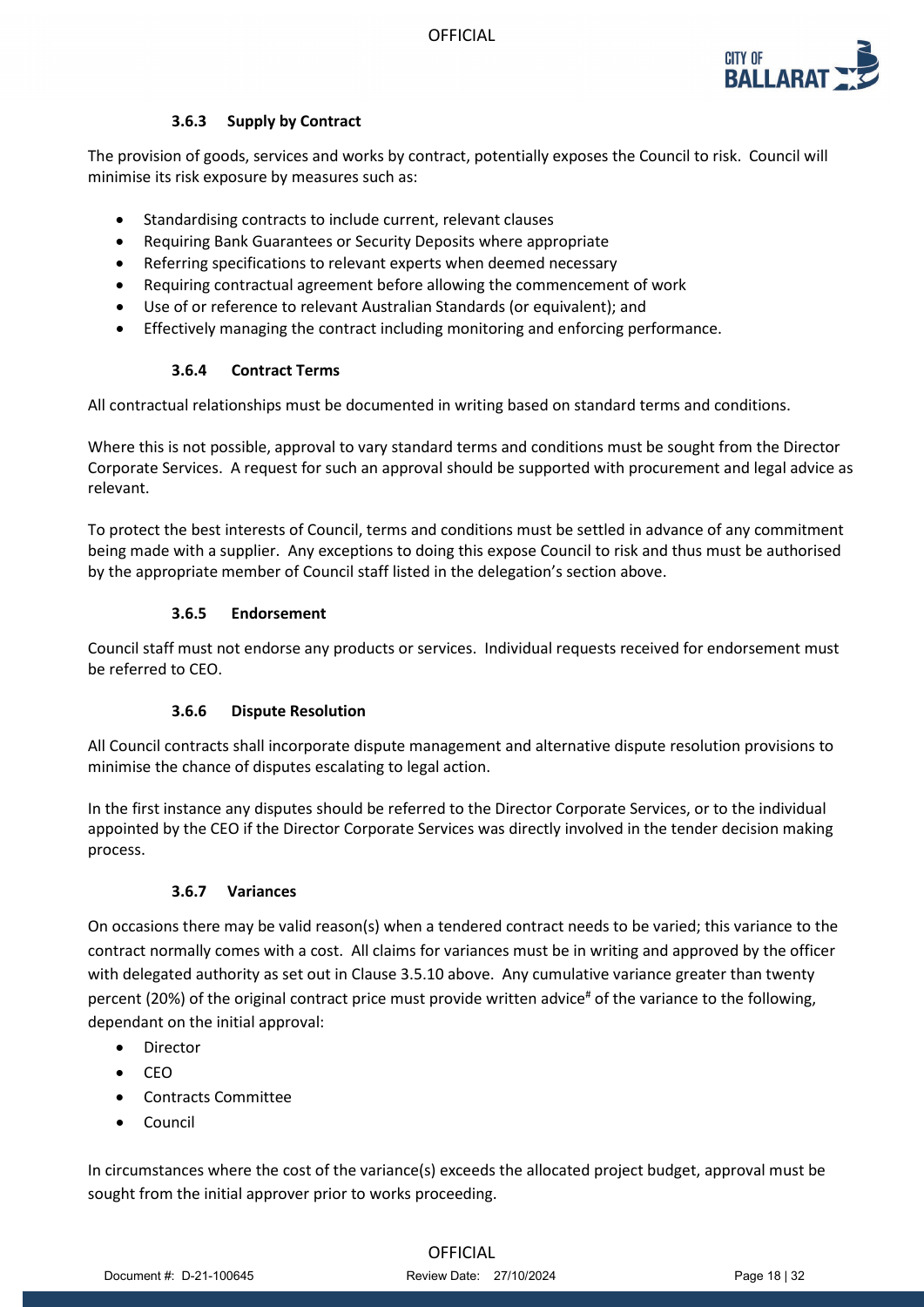

# This advice is for information purposes only. Works do not need to be put on hold. Variances should be entered and approved in eBMS/Nimblex.

### **3.7 Demonstrate Sustained Value, Integration with Council Strategy**

Council's procurement strategy shall support its corporate strategy as outlined in the 2021-2025 Council Plan, including but not limited to those related to an environmentally sustainable future, fostering sustainable growth, conserving and enhancing our natural and built assets and meeting the needs of the local community such as:

- a healthy, connected and inclusive community
- a strong and innovative economy and city
- providing leadership and advocates for its community

This will be facilitated by:

- Developing, implementing and managing procurement strategies that support the coordination and streamlining of activities throughout;
- Effective use of competition;
- Using centralised contracts and Standing Offers Agreement where appropriate;
- Identifying and rectifying inefficiencies in procurement processes;
- Developing cost efficient tender process including appropriate use of e-solutions;
- Council staff responsible for providing procurement services or assistance within Council providing competent advice in terms of available products and agreements; and
- Working with suppliers to create relationships that are professional and productive and are appropriate to the value and importance of the goods, services and works being acquired.

### **3.8 Specifications**

Specifications used in quotations and tenders are to support and contribute to Council's Best Value for Money objectives, and should be written in a manner that:

- Ensures impartiality and objectivity;
- Encourages the use of products that are consistently with existing standards of Council;
- Encourages sustainability (Reduce, Reuse and Recycle, Renew);
- Where practical, promotes Social Procurement including the use of Aboriginal and Torres Strait Islander owned and operated companies along with social enterprises or other social benefit suppliers
	- Ensure that relevant legislation is complied with when required:
		- o Gender Equality Act 2020
		- o Child Wellbeing and Safety Act 2005
		- o Labour Hire Licencing 2018
		- o Modern Slavery Act 2018
		- o Other legislation as relevant to works/services
- Eliminates unnecessarily stringent requirements; and
- Wherever possible specifies technical standards and requirements that are within the capabilities of local and other suppliers.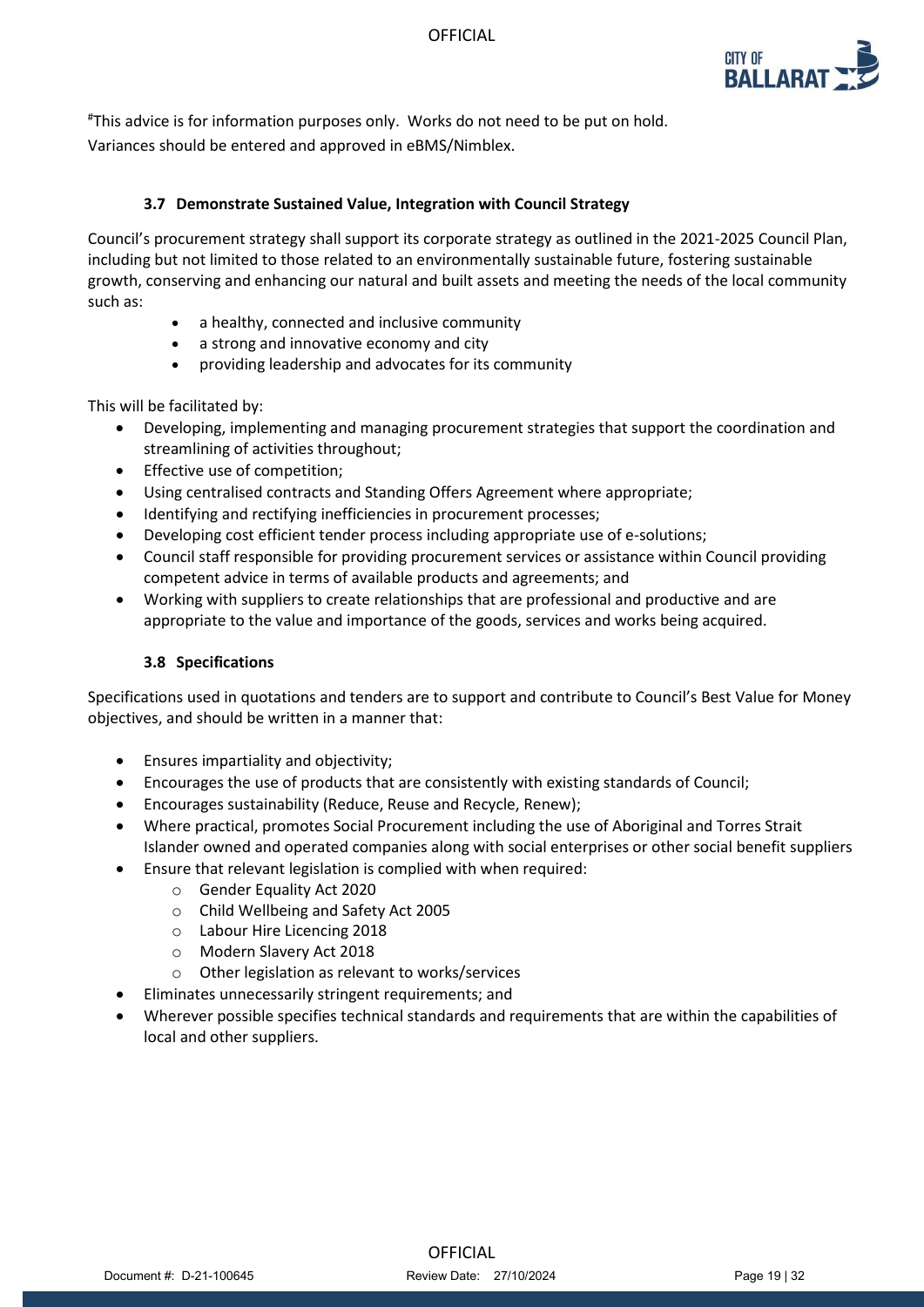

### **3.9 Performance Measure and Continuous Improvement**

Appropriate performance measures are to be established and reporting systems will be used to monitor performance and compliance with procurement policies, procedures and controls.

Procurement procedures, practices and costs will be benchmarked externally.

## **3.10 Sustainable Procurement Considerations**

Council's supply chain has a significant material impact on the organisation's sustainability performance. Therefore, Council is committed to adopting a sustainable procurement approach that is about doing business in a way that benefits society in the longer term.

Council aims to purchase environmentally preferred products should they achieve an equivalent function. Assessment shall ensure real and long-term value for money from procurement decisions and procurement processes including consideration of the total cost to society, the environment and our economy over the entire life cycle of a purchased product or service.

Within this context Council officers should therefore consider the following environmental sustainability criteria when making purchases and specifying tender evaluation criteria:

Reduce, reuse, recycle and renew

- avoid unnecessary purchase of goods, services or works through identifying ways to carry out a function or task without using materials that generate waste (e.g., sending information via email instead of paper) and checking stores and other Departments for excess goods.
- select products that reduce the amount of materials required such as packaging and consumables.
- seek to re-use items where possible and extend the useful life of products and equipment through maintenance and repair or re-allocation.
- seek to buy recycled/part-recycled products that optimise consumption and stimulate demand for recycled products, promoting the collection and reprocessing of waste and working towards zero discharge to landfill.
- Minimise energy consumption and greenhouse gas emissions
- Select electrical and gas-powered products which are energy efficient. For all product categories covered under the Australian Government's Equipment Energy Efficiency rating scheme (e.g., televisions, refrigerators, dishwashers, computers/monitors, air conditioners, washers/dryers) prefer products that are within one star of best available rating. Refer<http://www.energyrating.gov.au/>
- select fuel efficient products
- in addition to operational energy efficiency, consider the energy and water requirements of a product during its production, transportation and eventual disposal.

Minimise habitat destruction

• purchase paper and wood products obtained from recycled, plantation, salvaged or renewable sources.

Minimise toxicity

• purchase materials and products (e.g., Paints, cleaning products, herbicides, asphalt, building materials) that minimise or eliminate use or release of toxic substances that can affect human health and pollute water, land or air at any stage of their life cycle.

Minimise use of potable water

• select products that conserve water or use water in an efficient way. For products covered under the Australian Government's Water Efficiency Labelling and Standards (WELS) scheme (e.g., Taps,

## **OFFICIAL**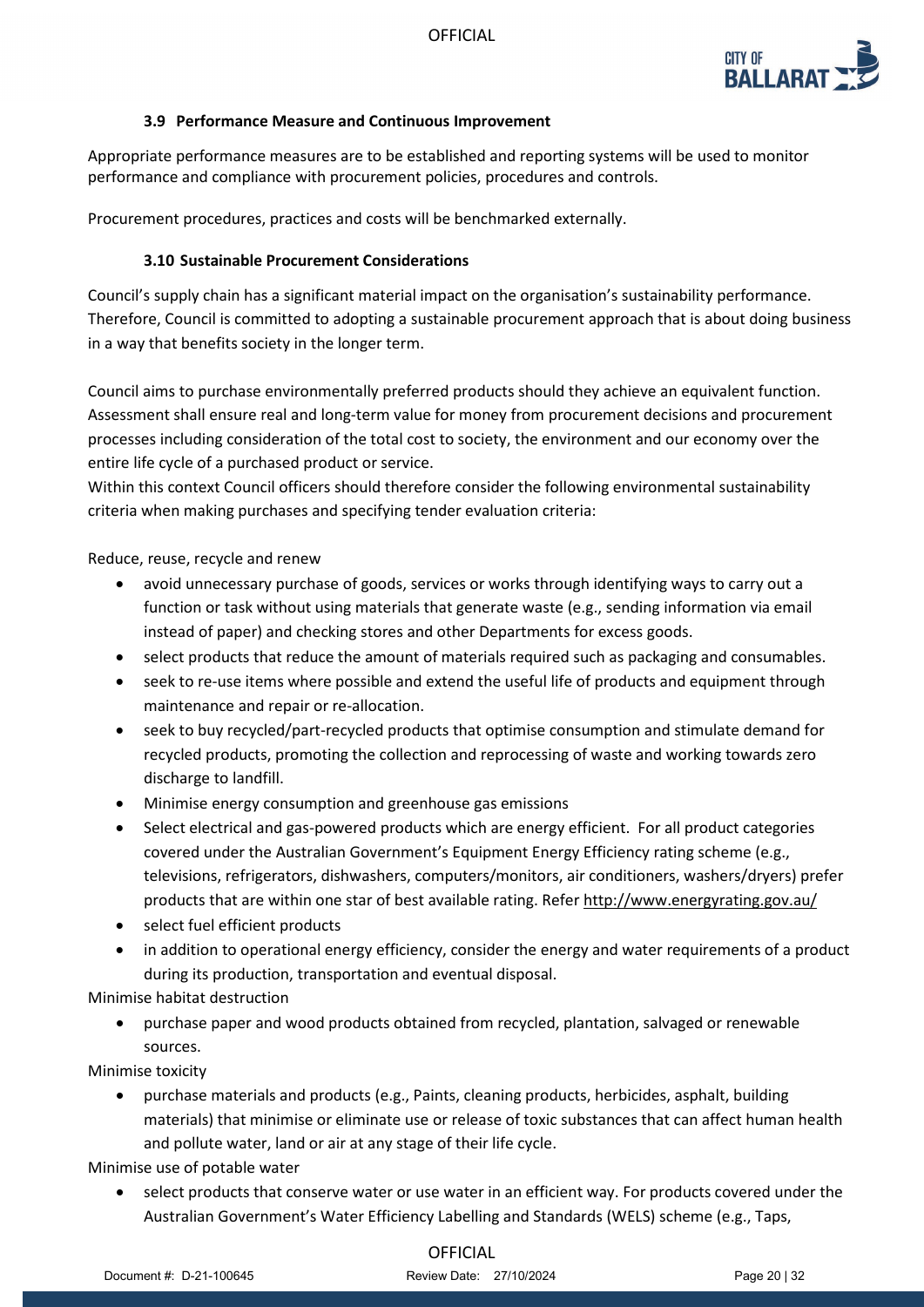

toilets/urinals, dishwashers) prefer products that are within one star of best available. Refer [http://waterrating.gov.au](http://waterrating.gov.au/)

Green the supply chain

• where practical develop tender, quotation and contract specifications that encourage suppliers to adopt good environmental and management practices that also respect the rights of all employees and the local community.

### **3.11Support of Local Business**

Council is committed to buying from local businesses where such purchases may be justified on Best Value for Money grounds.

Wherever practicable, Council will fully examine the benefits available through purchasing goods, services or works from suppliers/contractors within the Ballarat Region. Council will also seek from prospective suppliers/contractors where applicable what economic contribution they will make to the Ballarat region. All tenders/quotes should allow a ten percent (10%) evaluation allowance for local businesses.

The Local Content component of the evaluation criteria will be scored as below:

**Local Presence –** in the form of depot/retail outlet/warehouse/office etc. within the specified group of municipalities.

| <b>Score</b> | Judgement                             |
|--------------|---------------------------------------|
| 3            | Locally owned/operated business       |
|              | Local presence but not owned locally  |
|              | Physical presence within the State of |
|              | Victoria                              |

**Economic Benefit** – Average percentage (%) of combined labour, materials, plant and equipment sourced from within the specified group of municipalities

| <b>Score</b>             | <b>Definitive</b>    | <b>Average</b><br>Percentage |
|--------------------------|----------------------|------------------------------|
| 7                        | Excellent            | 95 to 100%                   |
| 6                        | Very Good            | 90 to 94%                    |
| 5                        | Good                 | 80 to 89%                    |
| 4                        | Average              | 60 to 79%                    |
| 3                        | <b>Below Average</b> | 40 to 59%                    |
| $\overline{\phantom{a}}$ | Inadequate           | 20 to 39%                    |
| 1                        | <b>Deficient</b>     | 1 to 19%                     |
|                          |                      | 0%                           |

### **Local Content Score = Local presence + Economic benefit**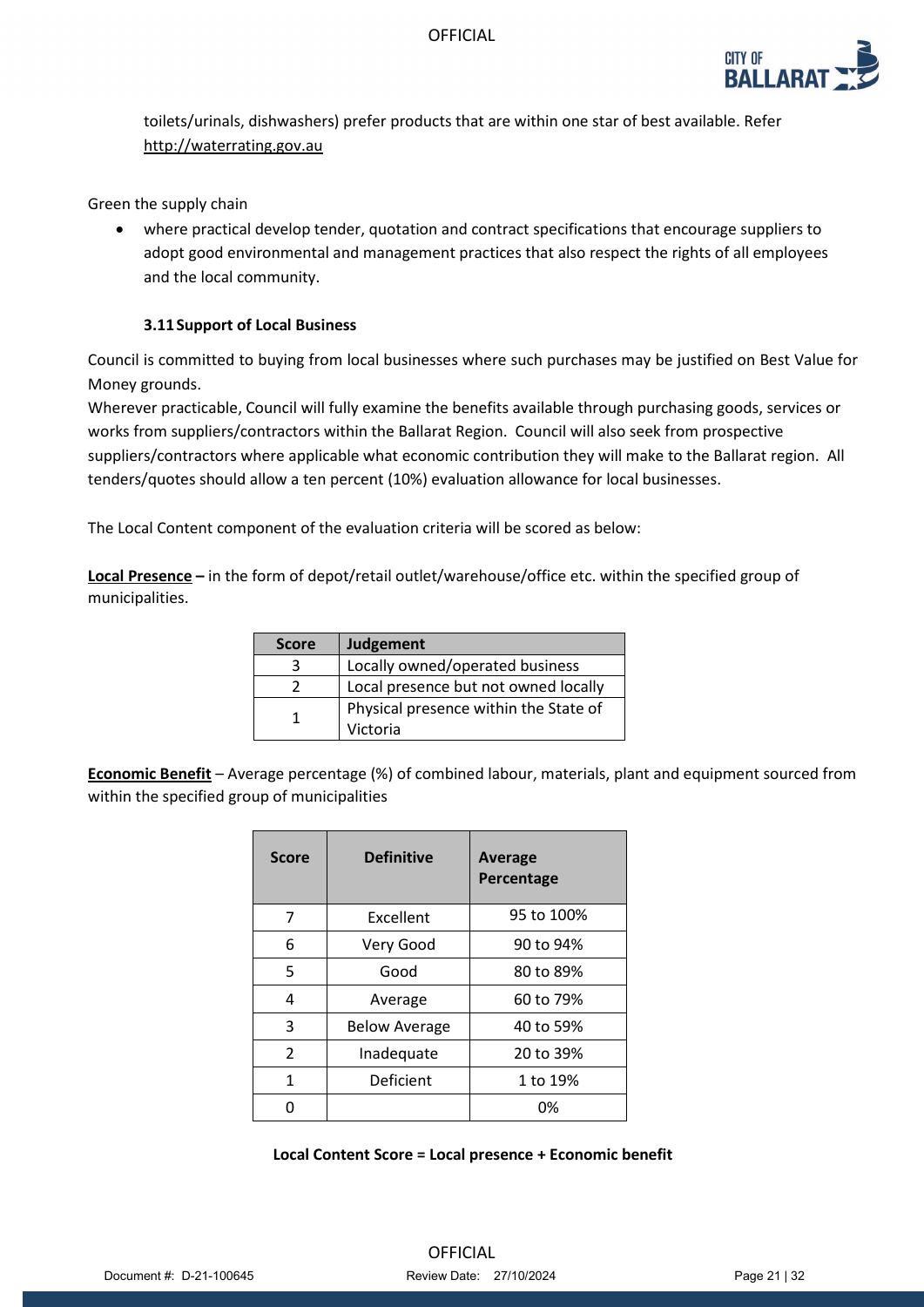

Council will endeavour to obtain quotes from local suppliers wherever possible, if two or more quotes are required then a minimum of one should be from a local supplier. If this is not possible, the purchasing officer will advise the Economic Development Unit so that supply gaps can be tracked and matched with future business opportunities.

### **3.12Social Procurement**

Social procurement involves using procurement processes and purchasing power to generate positive social outcomes in addition to the delivery of efficient goods, services and works. For Local Government, social procurement builds on initiatives already undertaken by the sector in enhancing sustainable and strategic procurement practice, enabling procurement to effectively contribute to building stronger communities. Social procurement is a key mechanism by which to generate wider social benefits by providing a mechanism for linking and integrating social and economic agendas.

City of Ballarat supports social procurement when engaging local suppliers, contractors and/or service providers. Council may engage with any of the groups below when:

(1) advantageous to a specific procurement,

(2) is within threshold requirements as outlined in Clause 3.4; and

(3) the required works or services provide best value for money.

- Employment of groups with entrenched disadvantage
- Use of Aboriginal and Torres Strait Islander owned and operated companies
- Social Enterprises
- Disability Enterprises
- Employment of Apprentices
- Employment of recognised Youth Traineeships
- Employment of Youth labour
- Benefits to local community

### **3.13Diversity**

Promoting equality through procurement can improve competition, best value, the quality of public services, satisfaction among users and community relations. It should be a consideration in every procurement activity and reflect corporate commitment to diversity and equal opportunities wherever possible.

City of Ballarat recognises the importance of having a diverse supplier base that reflects the breadth of our clients and the Victorian community.

Diversity and inclusion in procurement can refer to diverse suppliers, for example indigenous, culturally diverse, disability or gender diverse suppliers or can refer to generic suppliers providing consideration of the needs of diverse groups.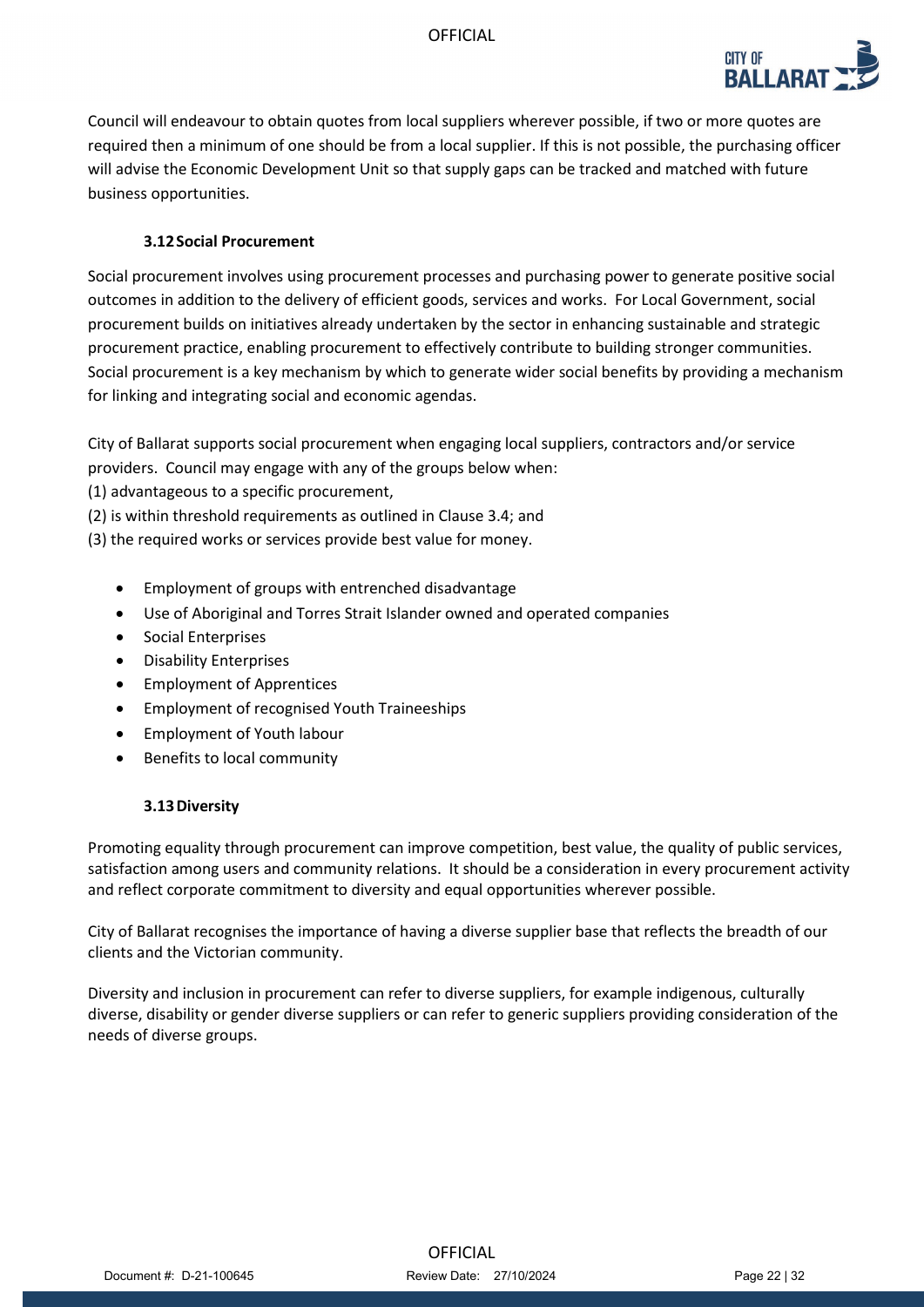

### **3.14Supply Market Development**

A wide range of suppliers should be encouraged to compete for Council work. The focus for new work need not always be with familiar businesses. Other types of organisations, offering business diversity include:

- Local suppliers
- Green suppliers
- Small to medium sized enterprises (SME's)
- Social enterprises
- Aboriginal and Torres Strait Islander owned and operated companies
- Voluntary and community organisations

## **4.0 Supporting documents and references**

### **4.1 Legislation:**

- *Local Government Act 2020*
- *Gender Equality Act 2020*
- *Child Wellbeing and Safety Act 2005*
- *Labour Hire Licencing 2018*
- *Modern Slavery Act 2018*
- *Privacy and Data Protection Act 2014*

### **4.2 Associated Documents**

- Councillor Code of Conduct
- HR-07 Employee Code of Conduct
- D-19-159909 Gift and Hospitality Procedure
- Social Procurement: A Guide for Victorian Local Government
- GROW Ballarat Partner Compact 2017

## **4.3 Charter of Human Rights Compliance**

Council will ensure that all its procurement operations are fully consistent with the prescribed rights and responsibilities and that they respect the fundamental rights within the Victorian Charter of Human Rights and Responsibilities Act 2006 (Vic).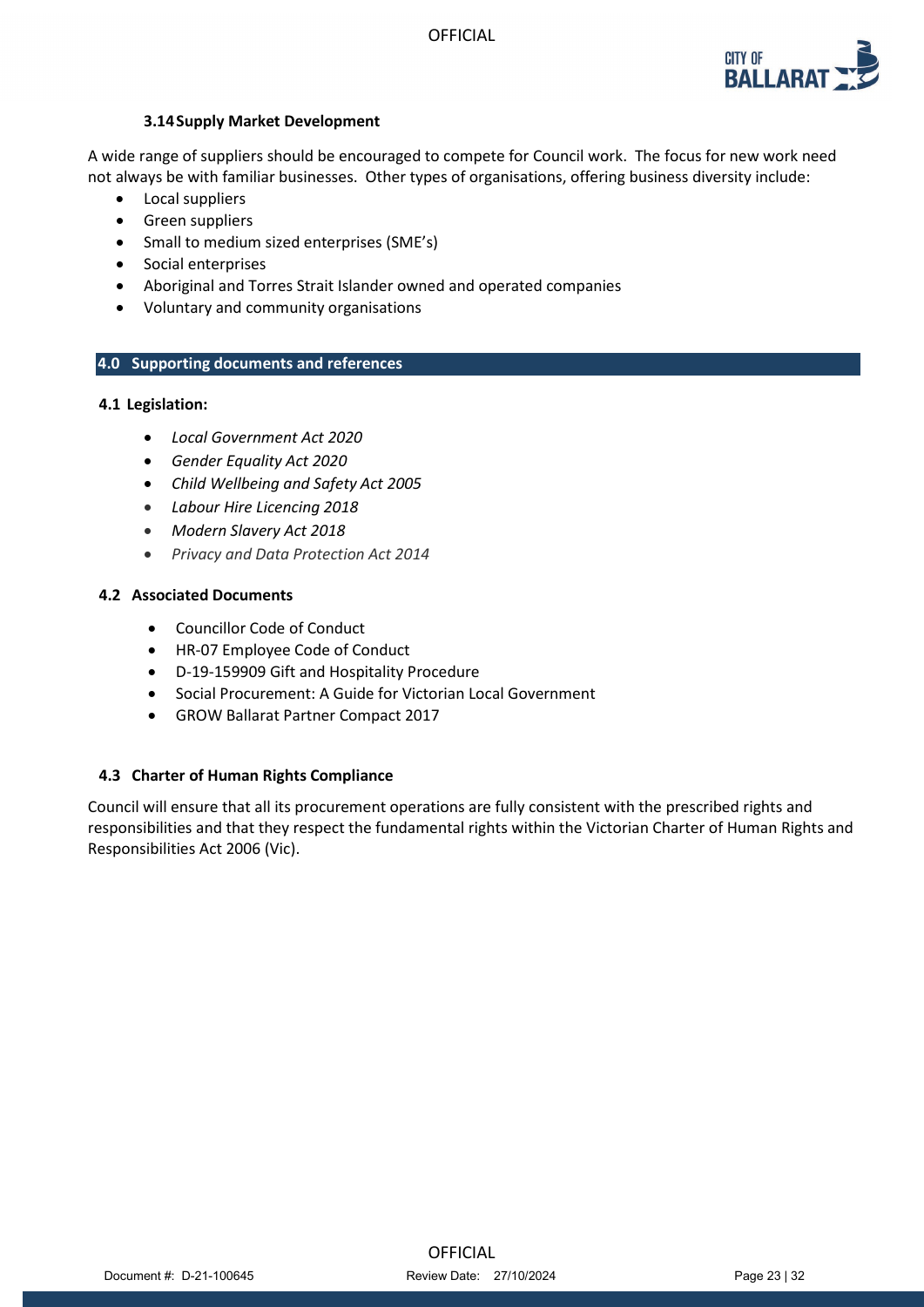

| <b>4.4 Definitions</b>             |                                                                                                                                                                                                                                                                                                                         |
|------------------------------------|-------------------------------------------------------------------------------------------------------------------------------------------------------------------------------------------------------------------------------------------------------------------------------------------------------------------------|
| Act (The):                         | Local Government Act 2020 (as amended)                                                                                                                                                                                                                                                                                  |
| <b>Advertised</b>                  | An advertisement in a locally distributed newspaper and/or included on Council<br>Tender web portal (eProcure)                                                                                                                                                                                                          |
| <b>Commercial in</b><br>Confidence | Information that, if released, may prejudice the business dealings of a party e.g.:<br>discounts, rebates, profits, methodologies and process information. It is<br>information provided for a specific purpose that is not to be used for any other<br>purpose than set out in the initial document                    |
| <b>Conflict of Interest</b>        | In Victorian local government, the law provides that a staff member holding a<br>delegation or advising council, or a special committee has a conflict of interest<br>which they must disclose in writing when they have a personal or private interest<br>of the type specified in the legislation                     |
| <b>Contract</b>                    | An agreement between two or more authorised persons on behalf of their<br>organisations to perform or not perform a specific act/s that is enforceable in law.<br>A contract may be verbal or written or inferred by conduct.                                                                                           |
| <b>Contract Documents</b>          | Documents construed together as an instrument of contract. They may include<br>terms & conditions, specifications, drawings, tender responses, delivery schedules<br>and payment schedules                                                                                                                              |
| <b>Contract</b><br>Management:     | The process that ensures both parties to a contract fully meet their respective<br>obligations as efficiently and effectively as possible, to deliver the business and<br>operational objectives required from the contract and in particular, to provide<br>value for money.                                           |
| <b>Contractor</b>                  | Respondent (person, firm etc) whose tender/quotation offer has been accepted by<br>the council with or without modification                                                                                                                                                                                             |
| <b>Council Staff:</b>              | Includes full time and part-time Council officers, and temporary employees,<br>contractors and consultants while engaged by the Council.                                                                                                                                                                                |
| <b>CSR Practices:</b>              | Corporate Social Responsibility. Relates to Council's supply chain being ethical,<br>knowledgeable, reputable and where possible supporting green and sustainable<br>products.                                                                                                                                          |
| eBMS/Nimblex                       | Council's Tender and Contract Management system.                                                                                                                                                                                                                                                                        |
| <b>Emergency</b>                   | Any urgent circumstance which may present a risk to public health and/or<br>safety<br>The failure of a 'key service provider'<br>Significant damage to a municipal asset (where it is no longer safe)<br>Major business disruptions such as an extensive IT failure resulting in a loss of<br>services to the community |
| <b>Evaluation Criteria</b>         | The criteria used to evaluate the compliance and/or relative ranking of tender<br>responses. All evaluation criteria must be clearly stated in the request<br>documentation and discussed with Evaluation Panel members prior to tender<br>release.                                                                     |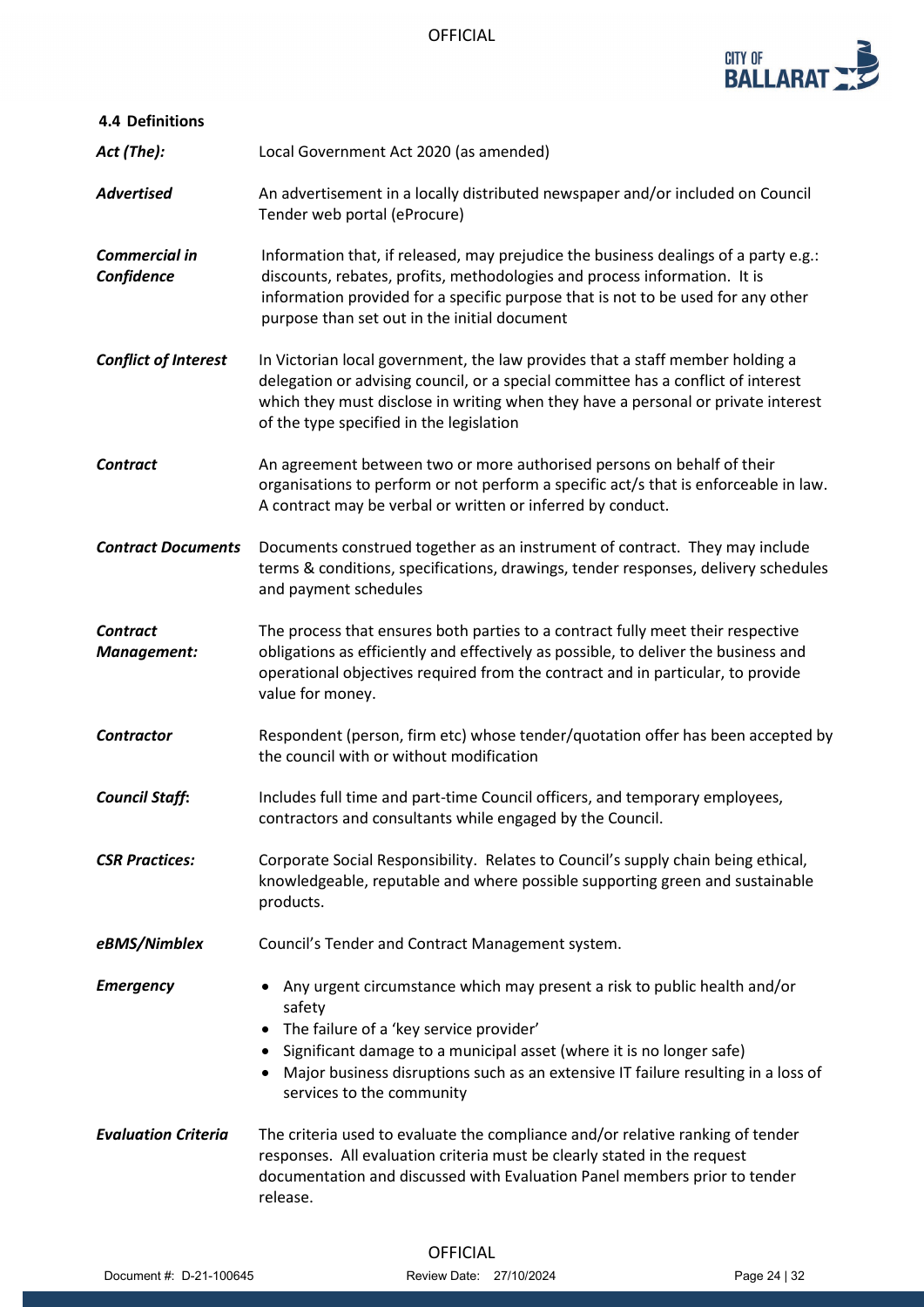

| <b>Expression of</b><br>Interest:         | A response to an open approach, usually by public advertisement, to the<br>market requesting submissions from prospective suppliers interested in<br>procurement. The list of potential suppliers who have provided expressions<br>of interest may be used as the basis for conducting a select tender process                                                                                                                                                                                               |  |  |
|-------------------------------------------|--------------------------------------------------------------------------------------------------------------------------------------------------------------------------------------------------------------------------------------------------------------------------------------------------------------------------------------------------------------------------------------------------------------------------------------------------------------------------------------------------------------|--|--|
| <b>Late Tender</b>                        | A late tender is one that it is not received prior to the advertised closing<br>date/time.                                                                                                                                                                                                                                                                                                                                                                                                                   |  |  |
| <b>Local Content</b>                      | Defined as labour, materials, plant and supervision which are sourced from<br>within the following municipalities:<br>Ararat Rural City Council,<br><b>Ballarat City Council,</b><br>$\bullet$<br>Golden Plains Shire Council,<br>Hepburn Shire Council,<br>Moorabool Shire Council,<br>$\bullet$<br>Pyrenees Shire Council.                                                                                                                                                                                 |  |  |
| Prepayment                                | A payment made for goods/services prior to any works being undertaken                                                                                                                                                                                                                                                                                                                                                                                                                                        |  |  |
| Probity:                                  | A procurement process that conforms to the expected standards of probity is<br>one in which clear procedures that are consistent with the Council's policies<br>and legislation are established, understood and followed from the outset.<br>These procedures need to consider the legitimate interests of suppliers and<br>ensure that all potential suppliers are treated equitably.                                                                                                                       |  |  |
| Procurement:                              | Procurement is the whole process of acquisition of goods, services and<br>works. It can include planning, design, standards determination,<br>specification writing, preparation of quotation and tender documentation,<br>selection of suppliers, financing, contract administration, disposals and other<br>related functions. This process spans the whole life cycle from initial concept<br>through to the end of the useful life of an asset (including disposal) or the<br>end of a service contract. |  |  |
| <b>Social Enterprise</b>                  | A commercially viable business existing to benefit the public and the<br>community, rather than shareholders and owners.                                                                                                                                                                                                                                                                                                                                                                                     |  |  |
| <b>Social Procurement</b>                 | The procurement of goods and services by Council that seeks to contribute to<br>the future sustainability of communities and to improving the quality of life<br>of their constituents by procuring goods or services in a manner that seeks to<br>strategically address particular social issues in the community.                                                                                                                                                                                          |  |  |
| <b>Specification</b>                      | The statement which clearly and accurately describes the essential<br>requirements for goods, services or works. It may also include the<br>procedures by which it will be determined that the requirements have been<br>met and performance required in a contract                                                                                                                                                                                                                                          |  |  |
| <b>Standing Offer</b><br><b>Agreement</b> | A contract that sets out rates for goods and services that are available for the<br>term of the agreement. However, no commitment is made under the<br>agreement to purchase a specified value or quantity of goods or services.                                                                                                                                                                                                                                                                             |  |  |
| Sustainability:                           | Activities that meet the needs of the present without compromising the<br>ability of future generations to meet their needs, while creating resilient and<br>prosperous communities and protecting the environment.                                                                                                                                                                                                                                                                                          |  |  |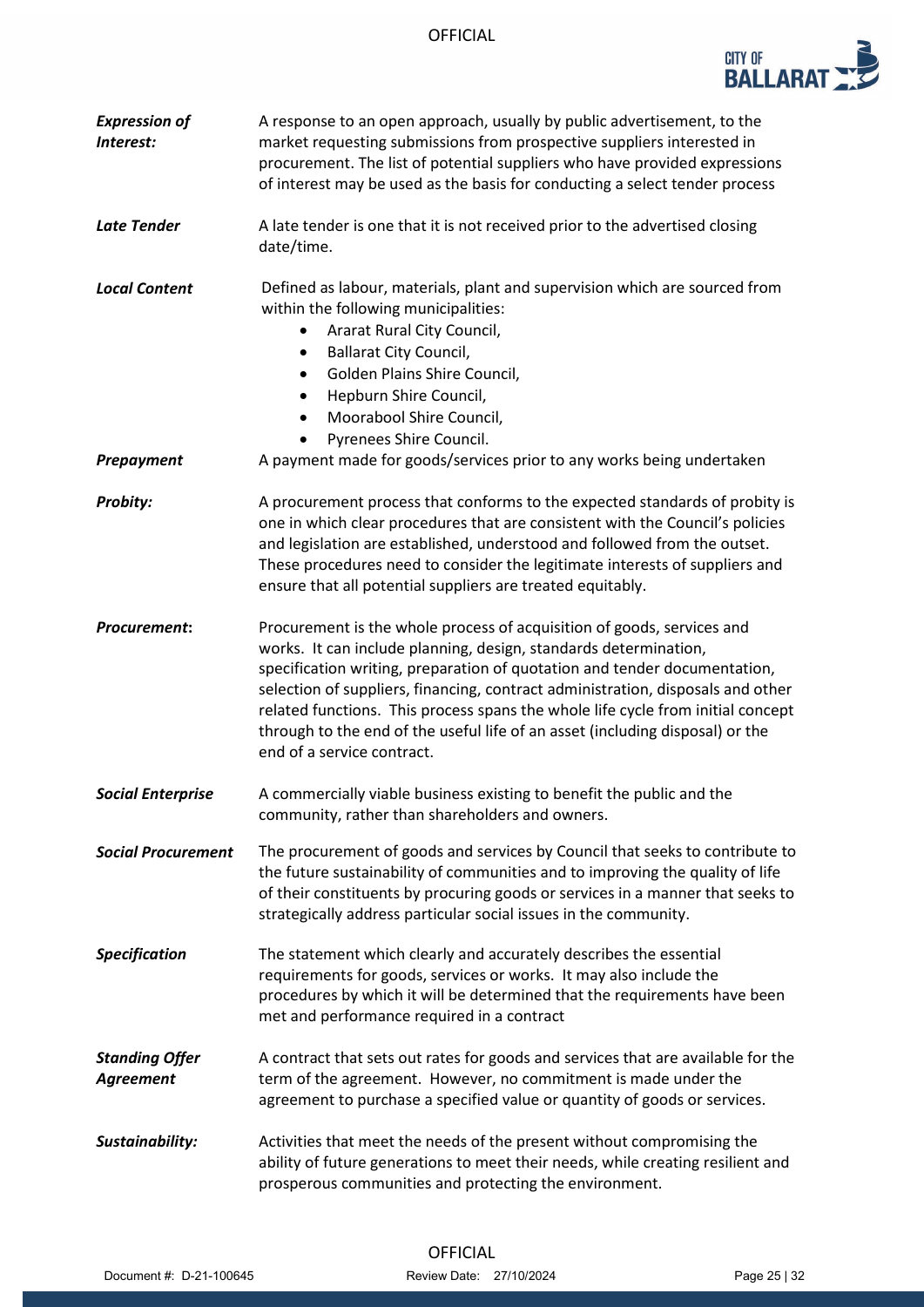| <b>CITY OF</b><br><b>BALLARAT</b> |  |
|-----------------------------------|--|
|                                   |  |

| <b>Tender</b>                    | An offer in writing to supply goods and/or services, usually submitted in<br>response to a public or selective invitation such as a Request for Tender                                                                                                                                                                                                                                                                                                                                                                                                           |  |
|----------------------------------|------------------------------------------------------------------------------------------------------------------------------------------------------------------------------------------------------------------------------------------------------------------------------------------------------------------------------------------------------------------------------------------------------------------------------------------------------------------------------------------------------------------------------------------------------------------|--|
| <b>Tender Process:</b>           | The process of inviting parties to submit a quotation or tender by public<br>advertisement, followed by evaluation of submissions and selection of a<br>successful bidder or tenderer.                                                                                                                                                                                                                                                                                                                                                                           |  |
| <b>Treatment of GST</b>          | All monetary values stated in this policy exclude GST;                                                                                                                                                                                                                                                                                                                                                                                                                                                                                                           |  |
| <b>Value for Money</b><br>(VFM): | Value for Money in Procurement is about selecting the supply of goods,<br>services and works considering both cost and non-cost factors including:<br>contribution to the advancement of the Council's priorities, including<br>$\bullet$<br>support of local businesses<br>non-cost factors such as fitness for purpose, quality, service and<br>$\bullet$<br>support; and cost-related factors including whole-of-life costs and<br>transaction costs associated with acquiring, using, holding,<br>maintaining and disposing of the goods, services or works. |  |
| Variance                         | Is an alteration to the scope of works in a construction contract in the form<br>of an addition, substitution or omission from the original scope of work.                                                                                                                                                                                                                                                                                                                                                                                                       |  |

## **5.0 Policy owner**

The owner of this policy is the Chief Executive Officer. Enquiries regarding this policy should be directed to Council's Manager Revenue & Procurement Services.

## **6.0 Authorisation**

Adopted by Ballarat City Council on 27<sup>th</sup> October 2021 (R221/21)

This Policy came into effect on: 1<sup>st</sup> December 2021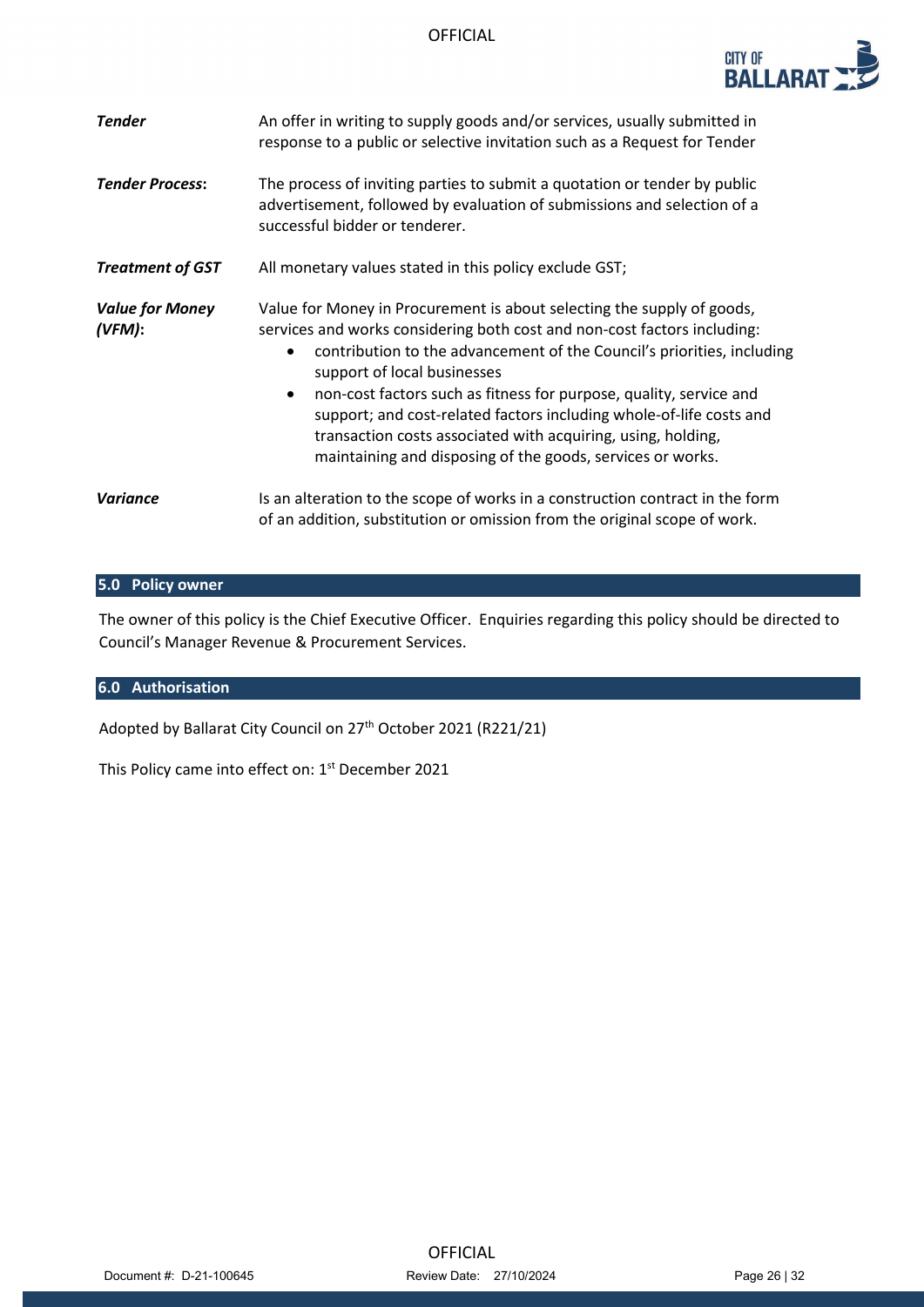

# **Appendix 1 – Occupational Health & Safety Schedule**

|     |                                                                       | <b>YES</b> | NO. |
|-----|-----------------------------------------------------------------------|------------|-----|
| 1.1 | Does your organisation have >\$20 Million Public Liability Insurance? |            |     |
|     | If Yes, please provide a copy of Certificate of Currency              |            |     |
| 1.2 | Where applicable to the works or services being provided              |            |     |
|     | does your organisation have Product Liability Insurance?              |            |     |
|     | If Yes, please provide a copy of Certificate of Currency              |            |     |
| 1.3 | Where applicable to the services being provided, does your            |            |     |
|     | company have Professional Indemnity Insurance?                        |            |     |
|     | If Yes, please provide a copy of Certificate of Currency              |            |     |
| 1.4 | Is your organisation WorkCover Certified?                             |            |     |
|     | If Yes, please provide a copy of Certificate of Currency              |            |     |
| 1.5 | Does the works being tendered for require High Risk Licences?         |            |     |
|     | If Yes, please provide copies.                                        |            |     |

|     |                                                                          | YES    |        |
|-----|--------------------------------------------------------------------------|--------|--------|
| 2.1 | Do you currently have an accredited OH&S System to AS/NZS 4801,          |        |        |
|     | OHSAS 18001 or ISO 45001?                                                | 15     |        |
|     | If Yes, please provide a copy of your certification and evidence of most | Points | Points |
|     | recent audit                                                             |        |        |
|     | 10 ann an cuid bh' an chlain A                                           |        |        |

### **If yes move to section 4**

|     |                                                                           | <b>YES</b> | NO.          |
|-----|---------------------------------------------------------------------------|------------|--------------|
| 3.1 | MANDATORY - Do you have an Occupational Health & Safety Policy?           | П          |              |
|     | If Yes, provide a copy of the policy                                      | 0.5        | O            |
|     |                                                                           | Point      | Points       |
| 3.2 | Do you have and use an OH&S Manual or Work Plan?                          | П          |              |
|     | If Yes, provide a copy of the front page and contents page                | 2.0        | O            |
|     |                                                                           | Points     | Points       |
| 3.3 | Do you use a SWMS (Safe Work Method Statement), JSA (Job Safety           | П          | П            |
|     | Analysis) or SOP (Safe Operating Procedure) for the proposed works?       | 1.5        | n            |
|     | If Yes, please provide a copy.                                            | Points     | Points       |
| 3.4 | Are records kept of operator training, inductions and competencies, such  | П          |              |
|     | as licences and qualifications?                                           | 0.5        | O            |
|     | If Yes, please provide a register of relevant qualifications and Licenses | Point      | Points       |
| 3.5 | Do you have and use procedures for identifying, assessing and             | П          | ΙI           |
|     | controlling manual handling risks?                                        | 0.5        | <sup>0</sup> |
|     | If Yes, please provide a copy of procedure.                               | Point      | Points       |
| 3.6 | Do you have and use procedures for storing and handling hazardous         | $\Box$     | П            |
|     | substances? This also includes office-based substances.                   | 0.5        | O            |
|     | If Yes, please provide a copy of hazardous substance register.            | Point      | Points       |
| 3.7 | Do you have a Roles & Responsibility Plan?                                | П          |              |
|     | If Yes, please provide a copy.                                            | 0.5        | 0            |
|     |                                                                           | Point      | Points       |
| 3.8 | Is there a formal mechanism for OH&S consultation in your                 | П          | П            |
|     | Organisation?                                                             | 0.5        | U            |
|     | If Yes, please provide a copy of recent OH&S minutes or toolbox meeting.  | Point      | Points       |
| 3.9 | Do you have and use procedures by which employees can report              | П          |              |
|     | hazards?                                                                  |            |              |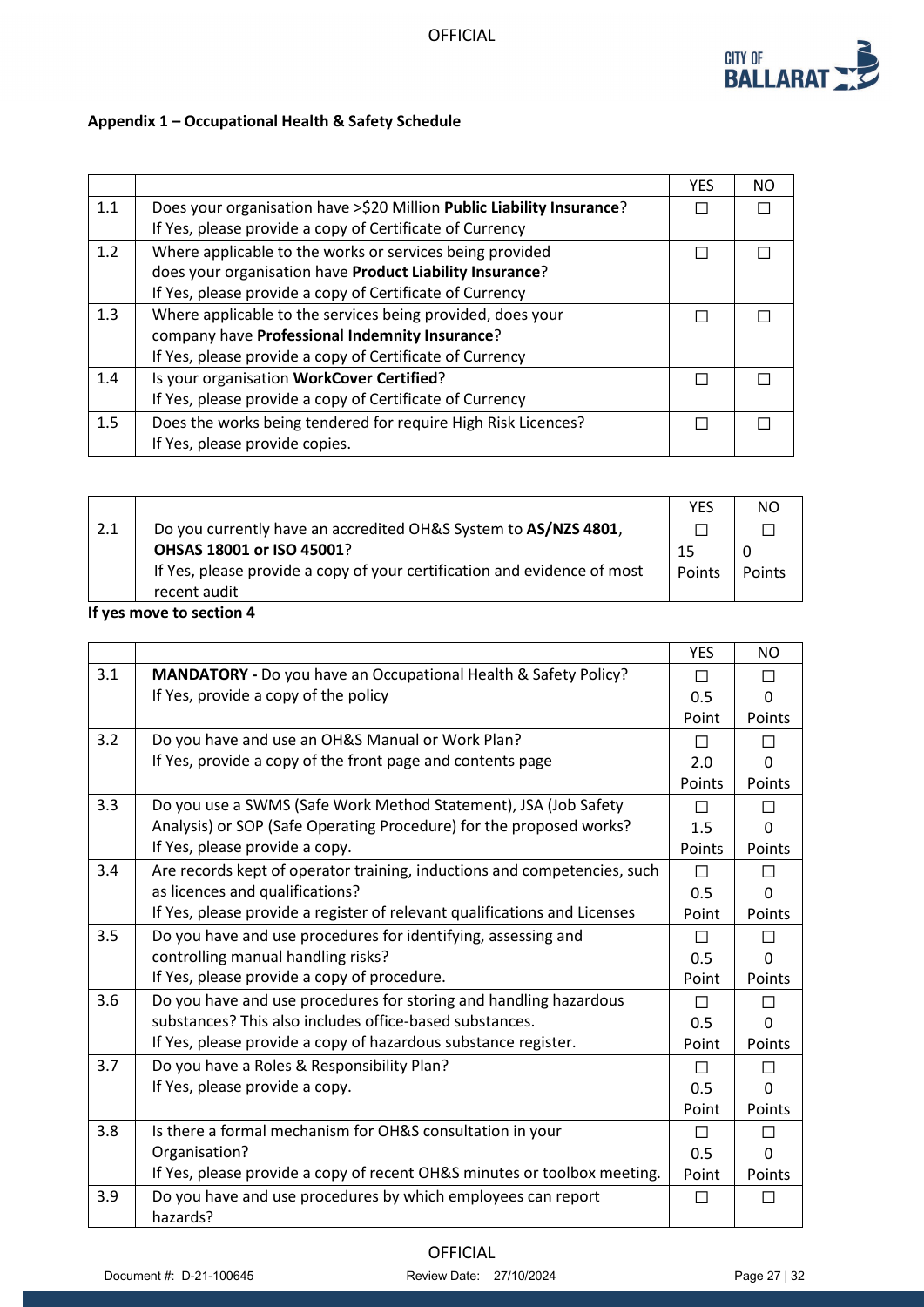

|      | If Yes, please provide details below and a recent example.               | 0.5   | $\Omega$      |
|------|--------------------------------------------------------------------------|-------|---------------|
|      |                                                                          | Point | <b>Points</b> |
| 3.10 | When a hazard is identified, do you conduct a risk assessment of         | П     |               |
|      | that hazard?                                                             | 0.5   | U             |
|      | If Yes, please provide a copy of your Risk Assessment form.              | Point | Points        |
| 3.11 | Do you have an Incident Investigation Procedure and Incident Reporting   | П     | $\Box$        |
|      | form?                                                                    | 0.5   | 0             |
|      | If Yes, please provide a copy of each.                                   | Point | Points        |
| 3.12 | Do you use Equipment inspection checklists?                              | П     |               |
|      | If Yes, please provide a copy of inspection checklist.                   | 1.5   | O             |
|      |                                                                          | Point | Points        |
| 3.13 | Do you use workplace inspection checklists?                              | П     |               |
|      | If Yes, please provide a copy of inspection checklist.                   | 1.0   | U             |
|      |                                                                          | Point | Points        |
| 3.14 | Does your business have and use any permit to work systems?              | П     |               |
|      | For example, hot works, electrical isolation and working at heights etc. | 1.0   | O             |
|      | If Yes, please provide an example of a recent permit.                    | Point | Points        |
| 3.15 | Do you have elected Health & Safety Representatives (HSR)?               | П     |               |
|      | If so, please provide names(s) and details of initial training and any   | 0.5   | O             |
|      | refresher                                                                | Point | Points        |
|      | training, if not listed in training register from 6.3                    |       |               |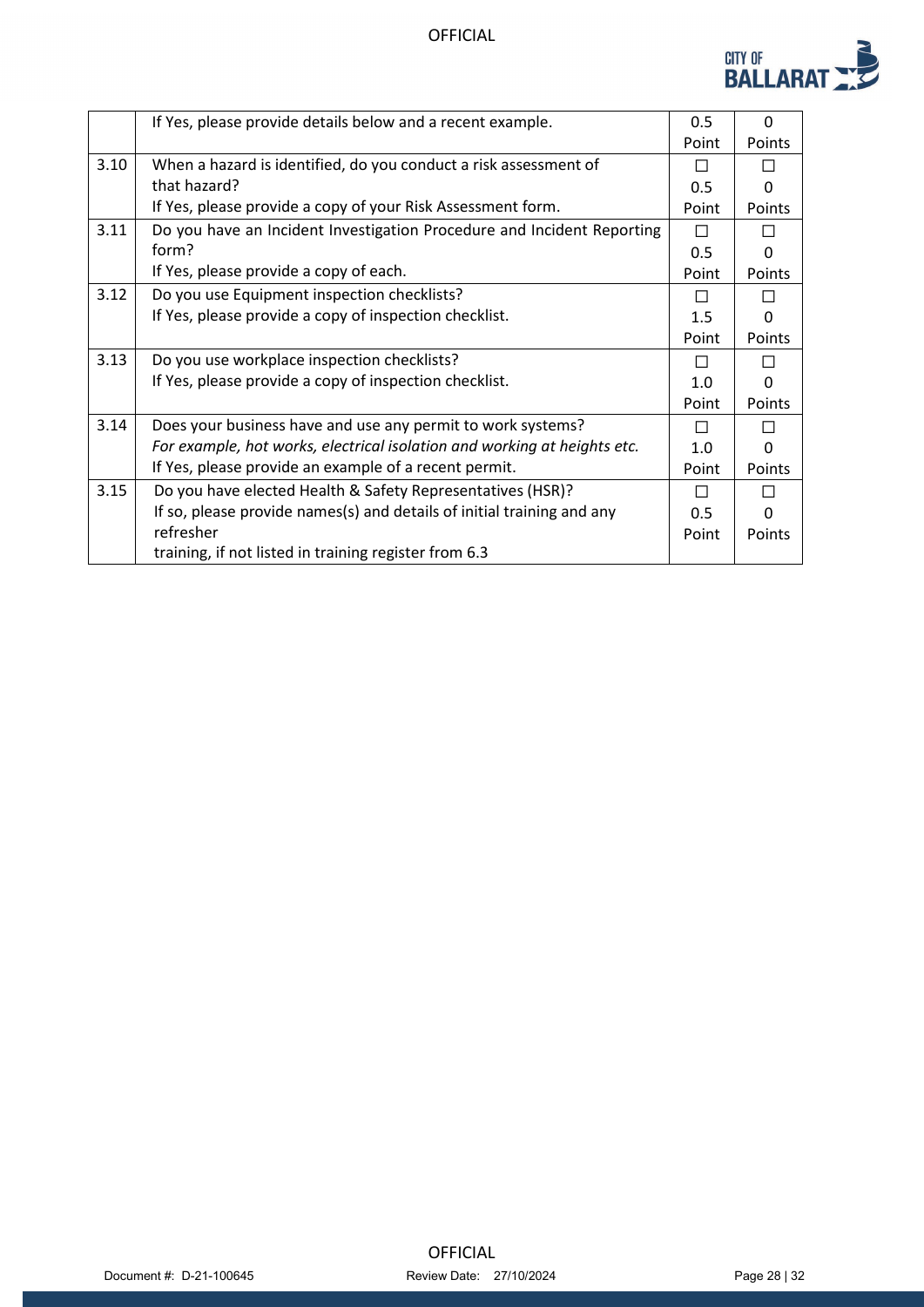

|     |                                                                     | Number         | Points         |
|-----|---------------------------------------------------------------------|----------------|----------------|
| 4.1 | Have you had any prosecutions for breaches of the OHS Act 2004 in   | $\mathbf{0}$   | 10             |
|     | the last 5 years?                                                   | 1              | 5              |
|     |                                                                     | $\overline{2}$ | $\mathbf{1}$   |
|     | Detail:                                                             | $3+$           | 0              |
|     |                                                                     |                |                |
| 4.2 | Have you had issued any enforceable undertakings in the last 5      | $\Omega$       | 10             |
|     | years?                                                              | 1              | 5              |
|     |                                                                     | $\overline{2}$ | $\mathbf{1}$   |
|     | Detail:                                                             | $3+$           | 0              |
|     |                                                                     |                |                |
| 4.3 | Value of enforceable undertaking:                                   | $$0-10,000$    | 10             |
|     |                                                                     | $<$ \$50,000   | 5              |
|     | \$                                                                  | $<$ \$100,00   | $\mathbf{1}$   |
|     |                                                                     | >\$100,000     | $\mathbf{0}$   |
|     |                                                                     |                |                |
| 4.4 | How many improvement notices or prohibition notices have you had    | $0 - 5$        | 10             |
|     | in the last 5 years?                                                | $6 - 10$       | 9              |
|     |                                                                     | $11 - 15$      | 8              |
|     | Number:                                                             | 16-20          | $\overline{7}$ |
|     |                                                                     | $20+$          | 5              |
|     |                                                                     |                |                |
| 4.5 | How many notices in the last 5 years have you had that required you | $\mathbf 0$    | 10             |
|     | to cease work until issue was rectified:                            | $\mathbf{1}$   | 5              |
|     |                                                                     | $\overline{2}$ | 1              |
|     | Number:                                                             | $3+$           | 0              |
|     |                                                                     |                |                |
|     |                                                                     | Total = $X/10$ |                |
|     |                                                                     |                |                |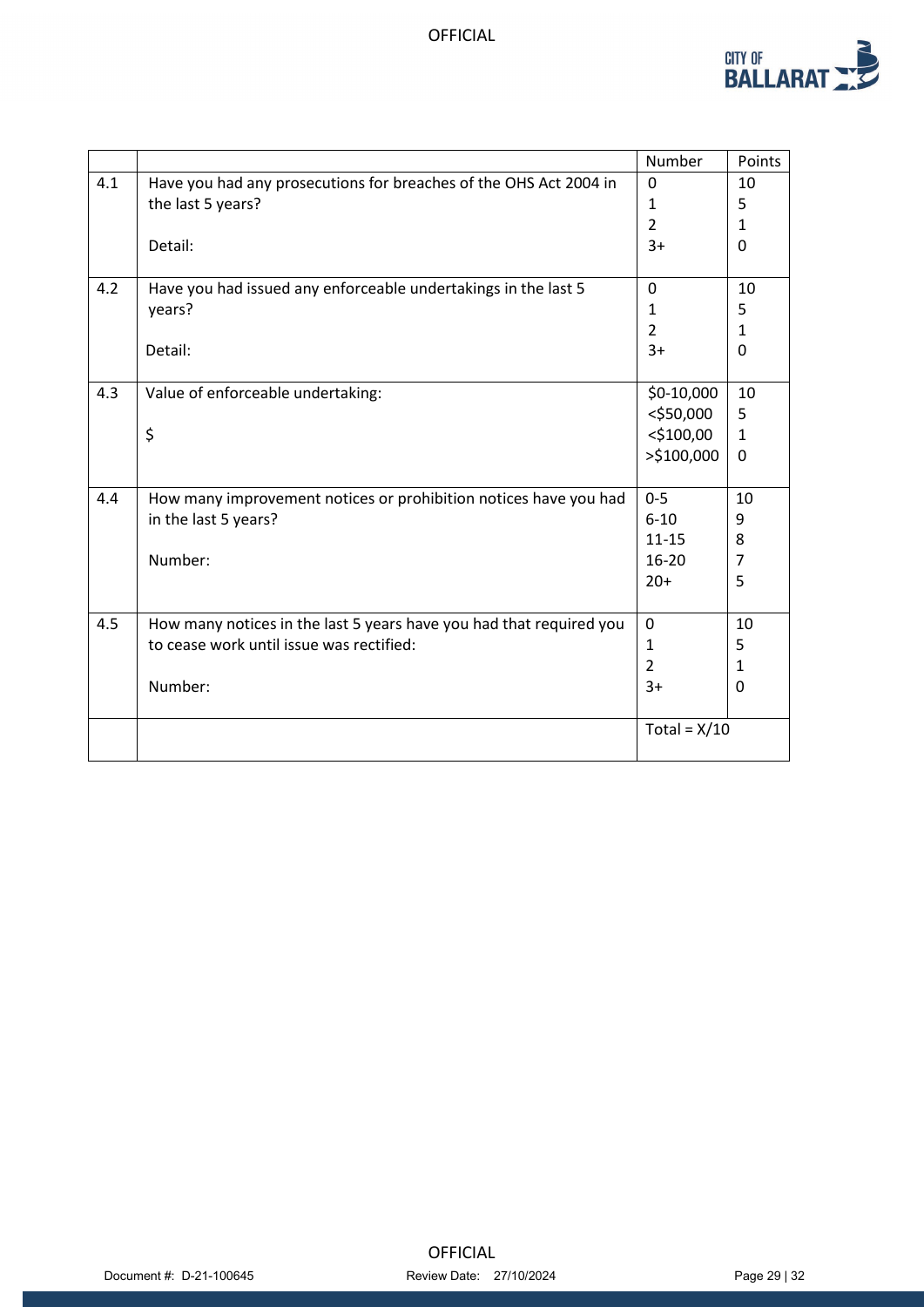

Appendix 2

### **Exemptions for obtaining Quotes:**

## **A copy of completed (signed) Procurement Exemption to be forwarded to Procurement Unit for further reporting to Risk and Audit Committee.**

All areas of expenditure identified below are exempt from the requirements of clause 3.4 of this policy. However, transactions must still comply with the tendering threshold.

- Shop Supplies Units of the City that operate a retail outlet and are required to purchase stock for resale to the public. Goods purchased for the purpose of resale are exempt from obtaining quotes. This is due to the nature of the goods that are offered for resale, which may be of a unique nature.
- Performers/Events Where Performers and ticketed events are sourced for resale and these performances/events will return an income to the City of Ballarat quotations are not required.
- Artworks and transportation of Artworks The City is in a unique position of operating an Art Gallery. It is not practical to obtain quotes for the purchase of artworks as each piece of work is unique. These Items are to be purchased within annual budget restraints. If an artwork is commissioned to be created, then this exemption does not apply, and quotations/tender must be sought. Artworks are often borrowed from or loaned to other Galleries and the transport of Artworks is a specialised service with a limited number of reputable providers. Some Galleries specify the company that must be used.
- Sole Supplier (Core Service) The City deals with several core service sole suppliers where there is no market to test and obtain multiple quotations. Examples of core service sole suppliers are:
	- (a) Professional membership payments and subscriptions (must relate to position held at the City);
	- (b) Where the supplier is the sole source of specific intellectual property;
	- (c) Ongoing computer software licences; and
	- (d) Advertising (newspapers, magazines, TV, radio and Social Media (e.g., Facebook and similar);
- Plant and Equipment Servicing and Spare Parts plant and equipment purchased by the City require servicing at regular intervals. To maintain a valid warranty, works need to be carried out by recognised suppliers using genuine parts.
- Emergency Situations If the CEO or delegated key emergency management employees have determined that an emergency exists, purchases may be made without the need to initially follow policy during the emergency. Emergency situations may arise due to unforeseen events or occurrences relating to, but not limited to life threatening situations, genuine concerns for public safety, security, building specific critical works, loss of essential services and, invoking an emergency response plan.
- Direct purchasing of goods and services from Aboriginal and Torres Strait Islander businesses where the estimated value of the procurement is up to \$50,000. The identified business must be registered with Supply Nation or be at least 50% Aboriginal or Torres Strait Islander owned and where Value for Money can be achieved.
- Direct purchasing of goods and services from Social Procurement businesses where the estimated value of the procurement is up to \$50,000. The identified business must be certified with Social Traders or are businesses that trade to intentionally tackle social problems, improve communities, provide people with access to employment and training, or help the environment. Must be not for profit and Value for Money must be the final consideration.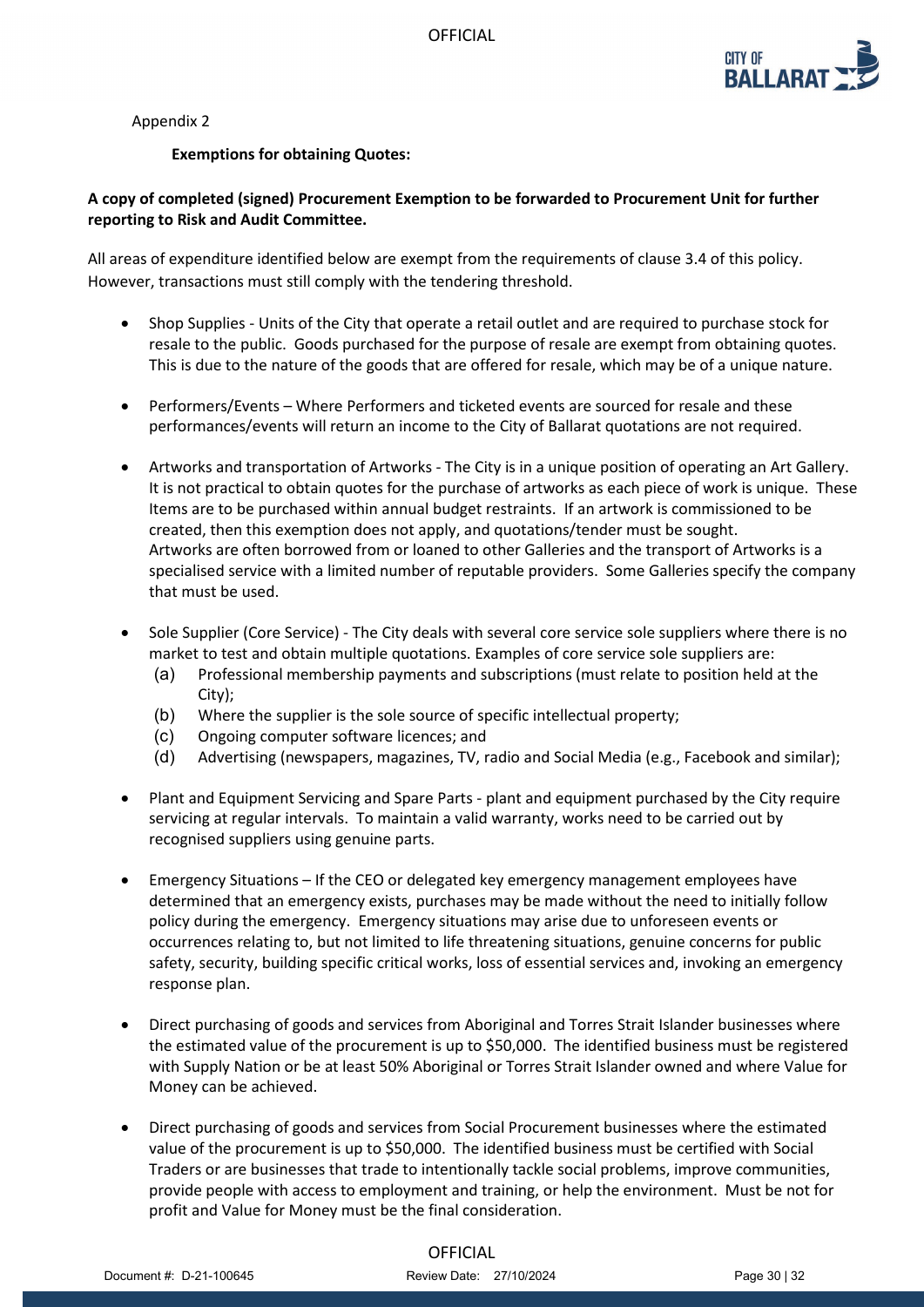

- Legal Services
- Payroll expenses Superannuation and PAYG
- GST Goods and Services Tax payable
- Postage Australia Post
- Vehicle registrations VicRoads vehicle registrations
- Councillor expenses Allowances and Reimbursements
- Levies EPA Victoria Levy, Fire Services Property Levy
- Acquisition of Land and Buildings
- Medical expenses
- Venue hire
- External audit fees Victorian Auditor General's Office
- Professional workshop and conference registration fees and associated costs
- Other circumstances when authorised by the CEO or Director of Corporate Services on receipt of a compliant Procurement Exemption request;